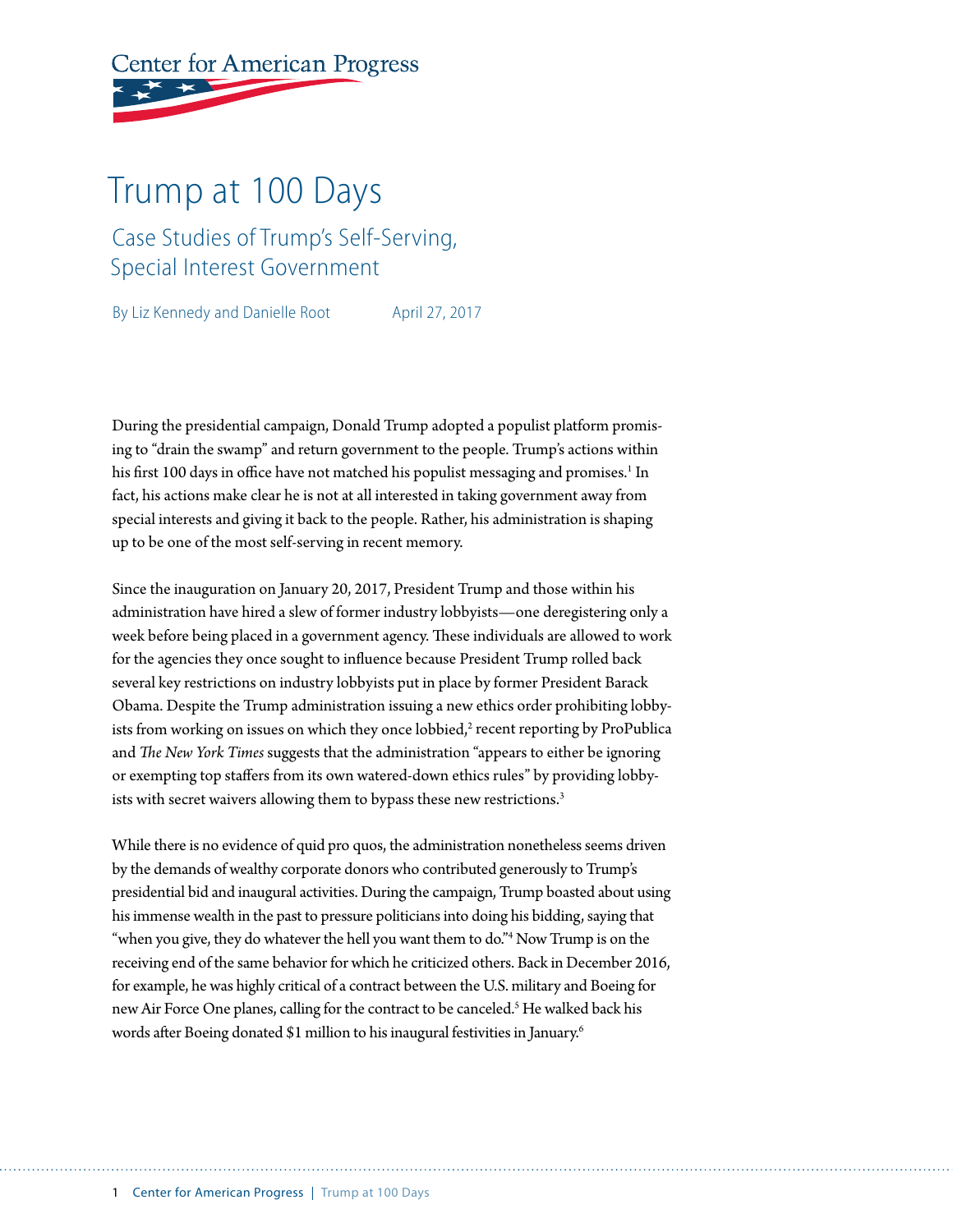Pay-to-play politics have only worsened since President Trump took office, due in part to the administration's lack of transparency. On April 14, 2017, the White House announced it would no longer continue the Obama administration policy of publicly releasing White House visitor logs.<sup>7</sup> The visitor logs were used by government watchdog groups to monitor lobbyists and corporate executives who visited the White House seeking to exert influence over the president or his administration. In addition, Trump still refuses to release his tax returns and divest from The Trump Organization, in blatant disregard of ethics rules and constitutional prohibitions on presidential enrichment. As a result, the full extent of Trump's indebtedness and foreign entanglements remains unknown; Americans cannot be sure that Trump is not providing favors to his foreign and domestic business partners or receiving special treatment from those seeking to curry favor. At a time when 75 percent of Americans already believe that corruption is widespread in government, Trump's actions exacerbate public distrust in our elected officials and democratic institutions.<sup>8</sup>

The Trump team offers haphazard rationales for its actions, many of which defy logic and ignore key facts. A closer examination of the circumstances behind the administration's policies reveals that Trump's government is one driven by greed and corruption, everything Trump promised voters it would not be.

This issue brief presents case studies of six key actions the administration has taken over the past 100 days:

- Rolling back Dodd-Frank's critical financial regulations
- Repealing anti-corruption and transparency requirements for oil companies
- Delaying implementation of key protections for American retirees
- Eliminating key protections for clean water
- Rescinding the Department of Justice's directive to phase out private prisons
- Reversals and delays of key directives aimed at protecting students

These examples illustrate how President Trump and those who serve him do favors for themselves and those they consider friends, often at the expense of ordinary Americans who placed their faith in him. This brief concludes with solutions that policymakers can take to rein in the influence of lobbyists and corporate spending in elections and to increase transparency and accountability in government.

#### Rolling back Dodd-Frank's critical financial regulations

On February 3, 2017, President Trump issued an executive order directing Treasury Secretary Steve Mnuchin to review the Dodd-Frank Wall Street Reform and Consumer Protection Act. Trump was a vocal critic of Dodd-Frank on the campaign trail and postelection; he promised to dismantle it once sworn in as president, claiming that his rich friends "just can't get any money because the banks just won't let them borrow because of the rules and regulations in Dodd-Frank."9 This, it turns out,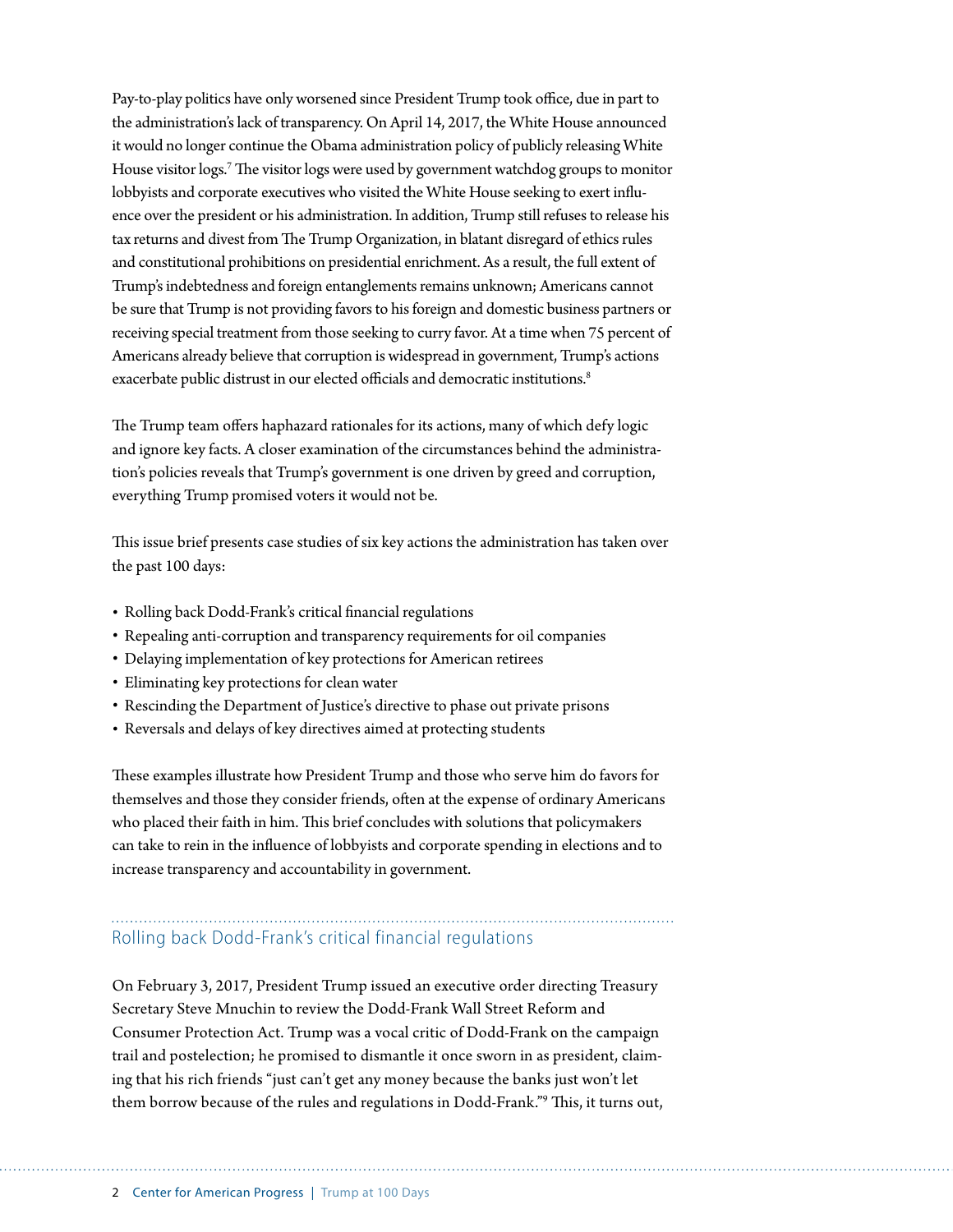is patently false.<sup>10</sup> Bank lending has increased significantly since the financial crisis, the bond markets are liquid, and banks are as profitable as ever. Nonetheless, big banks and major investment firms have long claimed that Dodd-Frank is detrimental to their operations and hurts their bottom lines. Between 2010 and 2015, the financial sector spent nearly \$2.5 billion lobbying the government for favorable treatment, including repealing or weakening the provisions of Dodd-Frank.<sup>11</sup>

Trump's motivations for dismantling Dodd-Frank are likely linked to his vast network of personal and financial ties to the industry and corporate donors. Trump's May 2016 financial disclosures showed that he owned between \$500,000 to \$1 million in shares with each of the following banks: Citigroup; JPMorgan Chase; Wells Fargo; Morgan Stanley; and Goldman Sachs.12 In addition, The Trump Organization owes substantial sums of money to several of the big banks on Wall Street, including Wells Fargo, JPMorgan Chase, Fidelity Investments, Prudential PLC, and The Vanguard Group.<sup>13</sup> On the campaign trail, Trump accused Sen. Ted Cruz (R-TX) of being controlled by Wall Street because Cruz received \$1 million in combined loans from Goldman Sachs and Citibank.14 Cruz's debt pales in comparison to the money Trump owes Wall Street. Wells Fargo alone "acts as a special servicer for \$950 million of loans to a property that one of Mr. Trump's companies partly owns, according to securities and property filings."15 The finance industry was also a major donor to Trump's presidential campaign and to his inaugural celebration. Bank of America was among the top five employers whose employees donated to Trump during the 2016 campaign. The company also contributed \$1 million to the president's inaugural committee, according to OpenSecrets.org.16 While most of the other large banks failed to support Trump on the campaign trail, once he was elected, some contributed in other ways. For example, JPMorgan Chase contributed \$500,000 to Trump's inaugural events, with Deloitte also contributing.<sup>17</sup>

A survey conducted in 2016 found that "[n]inety-six percent of Democrats and 89 percent of Republicans regard financial regulation as important."18 This includes Dodd-Frank. The American people do not want a weakened version of the law, but with Trump as president and Mnuchin—himself once an executive at Goldman Sachs—tasked with reviewing Dodd-Frank, a weakening of its provisions is all but guaranteed.

#### Repeal of anti-corruption and transparency requirements for oil companies

On February 14, 2017, President Trump signed House Joint Resolution 41, which overturns the Cardin-Lugar Amendment.<sup>19</sup> In addition to protecting shareholder interests, the amendment protected against corruption in the oil industry. It required companies engaged in resource extraction to file annual reports with the U.S. Securities and Exchange Commission detailing payments made to foreign governments for the rights and access to extract resources from within their borders. Corruption by companies and governments dealing in oil has real human costs, inspiring the rise of brutal dictatorships, poverty, and civil wars across the globe, all of which threaten U.S. national security.20

Between 2010 and 2015, the financial sector spent nearly \$2.5 billion lobbying the government for favorable treatment, including repealing or weakening the provisions of Dodd-Frank.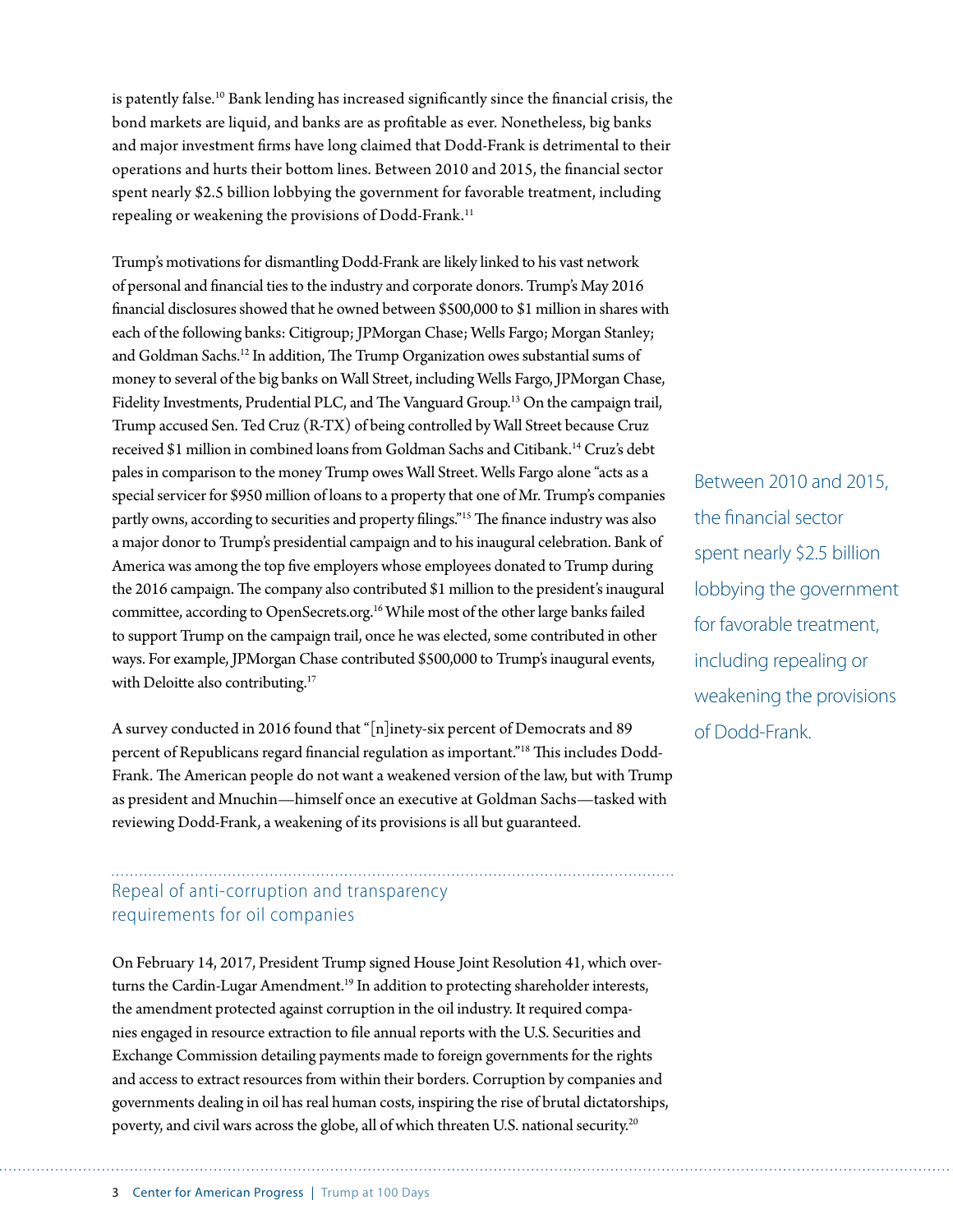The administration claims that the amendment hinders competition for U.S. companies abroad, but this is not the case. Canada, along with countries across Europe, including Russia, have similar anti-corruption reporting requirements for carrying out oil deals in countries across the world.<sup>21</sup> In fact, 90 percent of internationally operating resource extraction companies are covered by these same reporting requirements.<sup>22</sup> The amendment simply placed U.S. companies on the same playing field as other major oil corporations trading internationally.

President Trump's decision to repeal the amendment is perhaps not surprising given the composition of his Cabinet, the contributions his inauguration received from large oil companies, and his family's financial interests. U.S. Secretary of State Rex Tillerson served as Exxon Mobil's CEO from 2004 to 2016.<sup>23</sup> Exxon, which was being investigated as recently as December 2016 by Nigeria's Economic and Financial Crimes Commission for engaging in corrupt practices with Nigerian officials, $24$  contributed \$500,000 to Trump's inaugural event.<sup>25</sup> Chevron Corp., one of the companies that lobbied hardest against the rule when it was first enacted in 2010, contributed \$500,000 to Trump's inaugural celebration.26 Furthermore, Trump's May 2016 disclosure showed that he owned shares in a number of large oil companies, including Shell, Chevron, and Exxon.<sup>27</sup> In all, multinational oil companies stand to gain from the amendment's repeal an estimated \$2.16 billion in benefits over the next 10 years.<sup>28</sup> In addition to providing a favor to his friends in the oil industry, Trump's actions demonstrate once again his commitment to dismantling policies aimed at increasing transparency and combating corruption.

### Delaying implementation of key protections for American retirees

On February 3, 2017, President Trump signed a memorandum directing the Department of Labor, or DOL, to review its fiduciary duty rule, delaying the rule's implementation, which had been set for April 10, and directing its re-evaluation and likely reversal.<sup>29</sup> The rule simply requires retirement advisers to act in the best financial interests of their clients, rather than do what is best for their or their employers' bottom lines.<sup>30</sup> Before the rule was enacted, middle- and working-class Americans lost \$17 billion, on average, per year because of conflicted advice.<sup>31</sup> The DOL previously estimated that self-dealing advisers—in the mutual funds segment alone—will drain American individual retirement accounts, or IRAs, of \$210 billion over 10 years.<sup>32</sup> In 2013, 30 percent of all U.S. households had IRAs, the majority of which were held by middleclass Americans.33 In February, the U.S. District Court for the Northern District of Texas upheld the fiduciary rule after engaging in a cost-benefit analysis, further undermining Trump's claims that the rule is detrimental to American financial interests.<sup>34</sup> The administration's 60-day delay is expected to cost Americans \$3.7 billion in retirement savings.<sup>35</sup>

The rule simply requires retirement advisers to act in the best financial interests of their clients, rather than do what is best for their or their employers' bottom lines.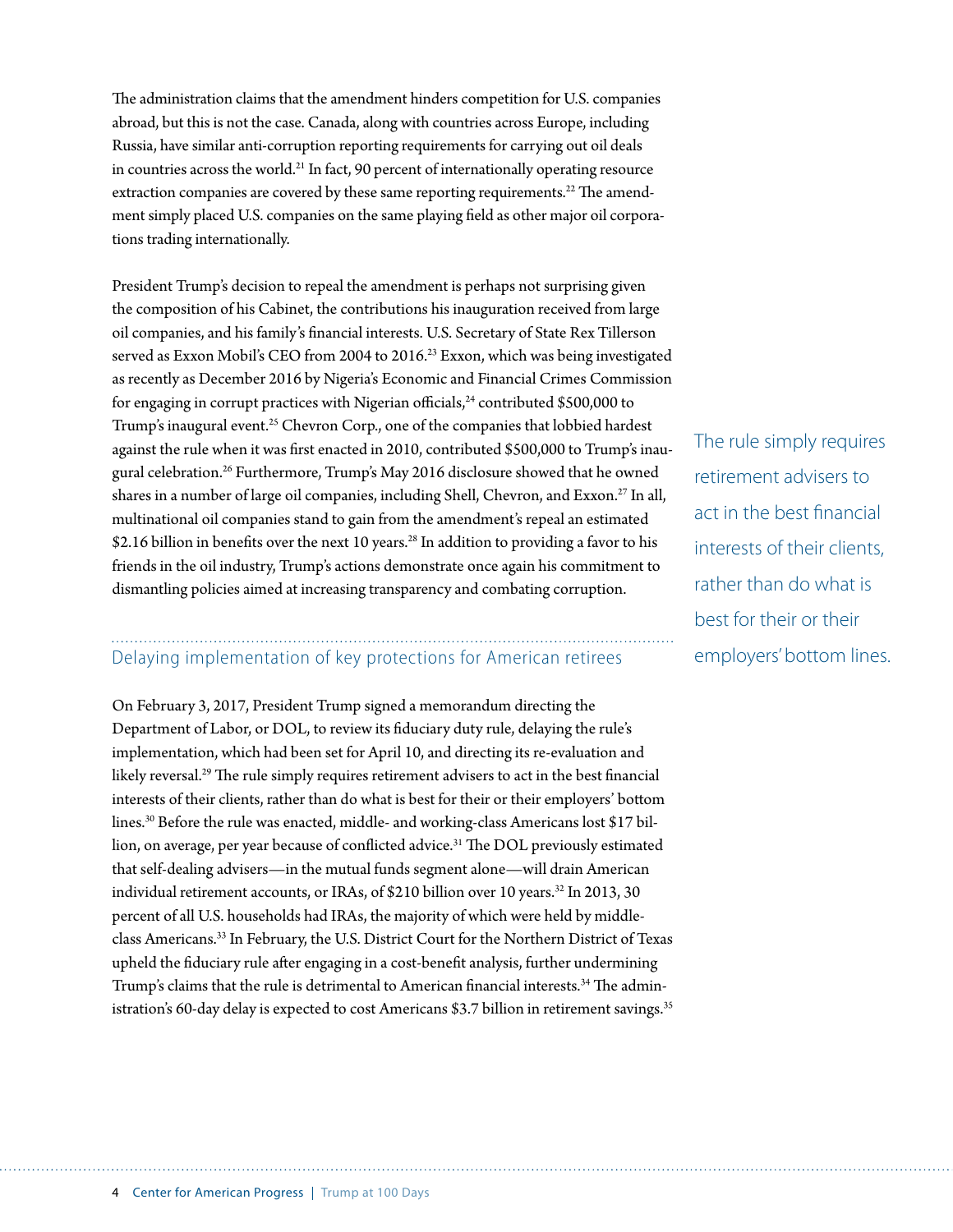In halting implementation, Trump is looking out only for his friends in the financial industry, since the rule would have lowered profits and increased litigation and compliance costs for financial service firms.<sup>36</sup> Anthony Scaramucci, the founder of SkyBridge Capital who also served as a Trump campaign adviser, was confident that Trump would repeal the rule if elected president, saying, "It could be the dumbest decision to come out of the U.S. government in the last 50 to 60 years."37 Scaramucci, one of Trump's top Wall Street supporters, spent hundreds of thousands of dollars supporting Trump's presidential campaign and contributed \$100,000 to Trump's inaugural committee.<sup>38</sup> What's more, two staffers recently hired by the DOL are former lobbyists who lobbied against the fiduciary rule while representing the financial industry on K Street.<sup>39</sup> The rule was expected to cost investment management companies \$13 billion upfront and \$7 billion per year after that in compliance costs.40 The industry thus stands to save billions of dollars over the long term on account of Trump's actions, while imperiling American retirees' financial security.

#### Elimination of key protections for clean water

On February 16, 2017, President Trump signed legislation eliminating the Office of Surface Mining Reclamation and Enforcement's Stream Protection Rule, a regulation to protect waterways from coal mining waste.<sup>41</sup> According to Gallup polling, Americans are more concerned about contaminated drinking water than any other environmental issue, and for good reason.<sup>42</sup> A 2016 study found that the drinking water supplies of 5.2 million Americans may be tainted with dangerous chemicals linked to various health problems and diseases, including cancer, thyroid disease, and endocrine disruption.<sup>43</sup>

The administration claims that the move will revitalize the coal mining industry and bring back jobs, despite being told otherwise by coal company executives.<sup>44</sup> In overturning the rule, Trump's team relied on a 2015 study commissioned by the American Coalition for Clean Coal Electricity. That study was widely criticized by economists and scientists, who claimed that it included inaccurate and misleading data.<sup>45</sup> Trump's true motivation in overturning the Stream Protection Rule may be linked to the support he received from the coal mining industry during his campaign: Trump was the top recipient of donations from the coal mining industry in the 2016 elections. In all, the industry contributed \$239,996, double the amount awarded to Sen. Cruz, the second-highest recipient.<sup>46</sup> While repealing the Stream Protection Rule won't bring jobs back to the coal industry, it will reduce federal oversight and compliance costs for coal companies.<sup>47</sup>

Robert Murray, the CEO of one of the Appalachian region's largest coal mining companies, threw Trump a fundraiser in June 2016, while his company—Murray Energy Corp. donated \$1.9 million during the presidential election.<sup>48</sup> Murray told Fox News after the election that Trump called to thank him for his support, telling him "I love you, man."49

A 2016 study found that the drinking water supplies of 5.2 million Americans may be tainted with dangerous chemicals linked to various health problems and diseases, including cancer, thyroid disease, and endocrine disruption.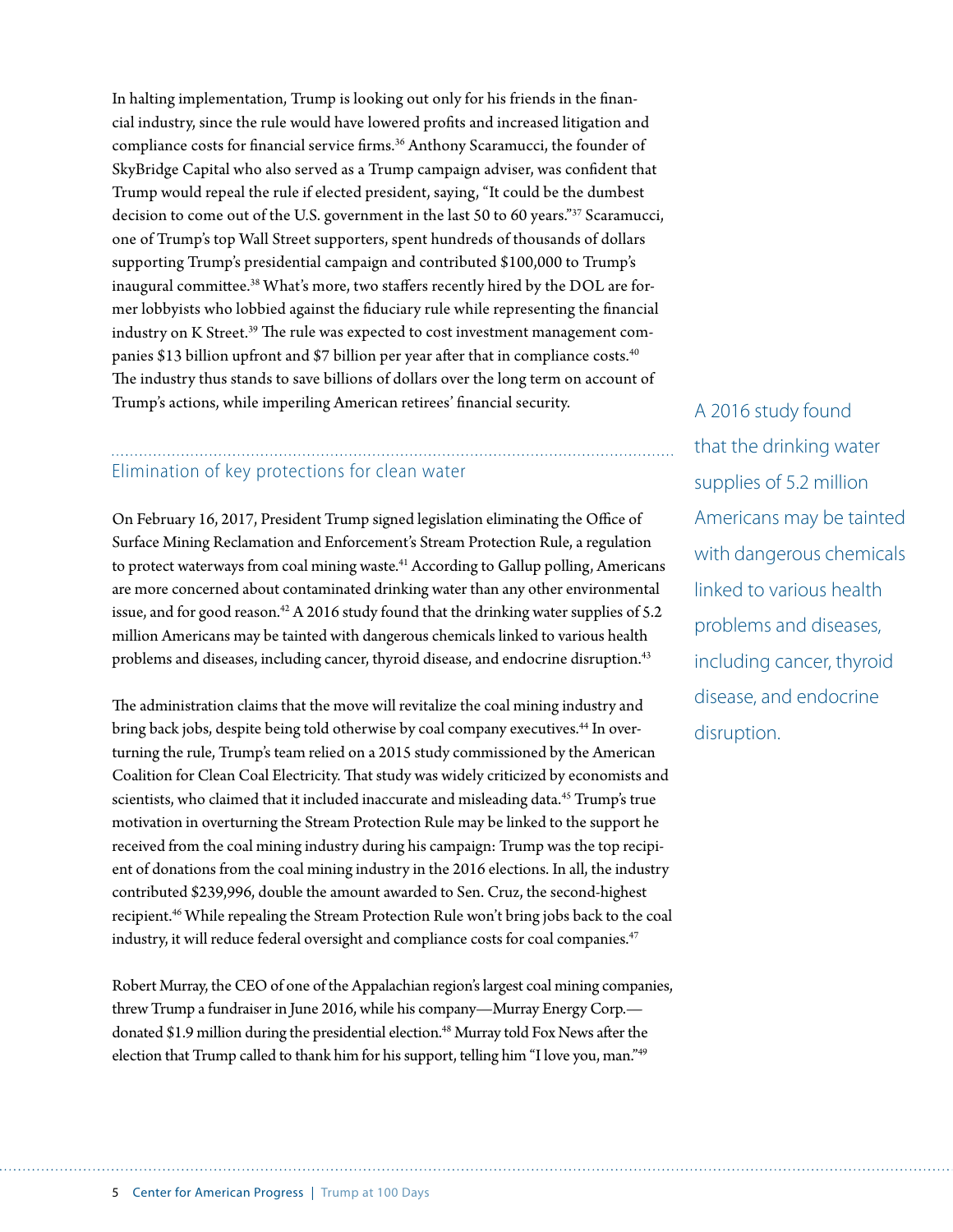Murray was present during February's signing ceremony.50 Joe Craft—president and CEO of Alliance Resource Partners, another coal company—co-chaired a \$1,000-per-plate fundraiser for Trump back in September and contributed \$1.85 million to pro-Trump and anti-Hilary political action committees, or PACs, in the 2016 election.<sup>51</sup>

President Trump has shown his gratitude to his coal industry friends in other ways too. In January, he placed Jeffrey Wood in charge of prosecuting environmental crimes at the Department of Justice, or DOJ.<sup>52</sup> Wood worked as a lobbyist for Southern Co., an energy company dealing in coal, until a week before his appointment. The DOJ has targeted coal companies before, including a 2015 case involving Duke Energy, which pled guilty for spilling coal ash into North Carolina's Dan River.<sup>53</sup> Southern Co., on the other hand, spent nearly \$14 million lobbying the federal government in 2016.<sup>54</sup> With Wood now helming the prosecutorial authority of the DOJ's environmental wing, many worry that the DOJ's scrutiny over the coal industry will wane.

In addition, on February 28, 2017, President Trump eliminated the 2015 Waters of the United States rule, which was part of the Clean Water Act.55 The rule aimed to conserve precious water reserves in the United States and protect clean drinking water for an estimated one in three Americans.<sup>56</sup> The Environmental Protection Agency predicted that the rule would "bring hundreds of millions of dollars in annual benefits to the public from reducing flooding, filtering pollution, providing wildlife habitat, supporting hunting and fishing, and recharging groundwater."<sup>57</sup> Trump criticized the water rule as an example of federal overreach, while failing to mention that he benefits from its repeal.<sup>58</sup> Golf course owners and trade associations have long opposed the rule, arguing that their courses would be "subjected to costly controls and possible fines for violating pollution limits" under its provisions.59 Course owners, along with other groups—including the U.S. Chamber of Commerce and the National Association of Home Builders—have spent more than \$60 million "as part of broader lobbying efforts" to repeal it.<sup>60</sup> The Trump Organization owns a total of 12 golf courses in the United States,<sup>61</sup> and more than 20 of Trump's own employees were members of the golfing trade association that lobbied against the regulation.<sup>62</sup>

The Trump Organization owns a total of 12 golf courses in the United States, and more than 20 of Trump's own employees were members of the golfing trade association that lobbied against the regulation.

#### Rescinding the DOJ's directive to phase out private prisons

On February 24, 2017, Attorney General Jeff Sessions sent a memorandum to the Bureau of Prisons rescinding an Obama administration order directing the bureau not to renew federal contracts with private prisons.<sup>63</sup> The Obama administration issued the directive on August 16, 2016, after the Office of the Inspector General found that private prisons have more safety and security problems than those run by the government.<sup>64</sup> The report found, for example, that private prisons see 28 percent more inmate-on-inmate violence than government-run facilities.<sup>65</sup> The Obama administration also concluded that outsourcing prisoners to private facilities was no longer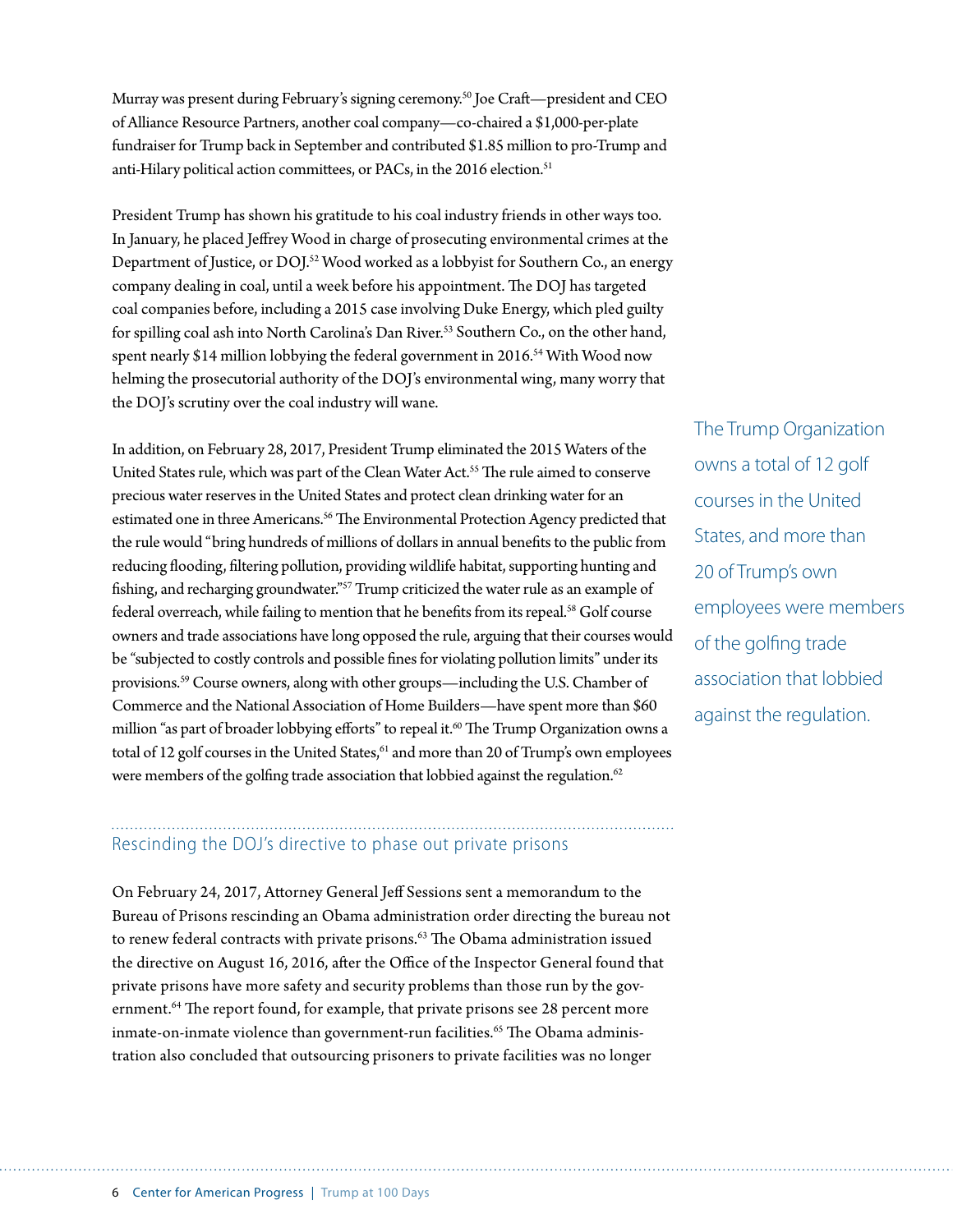necessary due to reductions in the U.S. prison population since implementation of recent reform initiatives.<sup>66</sup> The Obama administration's decision to phase out the use of private prisons was a major blow to the private prison industry, since federal contracting brings in major business to the companies that run them.

In his memorandum, Sessions claimed that the Obama administration's directive "impaired the Bureau's ability to meet the future needs of the federal correctional system."67 The decision raised eyebrows, since there appears not to have been any recent change in the U.S. prison population since August 2016 that would warrant the DOJ's reauthorization of private facilities. Campaign contributions awarded to Trump by the private prison industry may explain the DOJ's seemingly curious change in position. After President Obama announced that the federal government would stop contracting with private prisons, private prison companies pledged their support for Trump, the only presidential nominee to endorse their use.<sup>68</sup> An April 3, 2017, letter written by Sens. Chris Van Hollen (D-MD) and Cory Booker (D-NJ) to Attorney General Sessions notes that these companies contributed an estimated \$750,000 to super PACs supporting candidate Trump.<sup>69</sup> This includes a \$225,000 payment from The GEO Group to a Trump-affiliated super PAC that may violate campaign finance laws prohibiting contributions from government contractors, according to a recent letter filed with the Federal Election Commission by the Campaign Legal Center.<sup>70</sup> The GEO Group and CoreCivic, both large private prison corporations, donated \$250,000 each to Trump's inaugural activities.<sup>71</sup> CoreCivic, formally known as the Corrections Corporation of America, operates the Eloy Detention Center in Arizona, called "the deadliest immigration detention center in the nation."72

Christopher C. Cox, a lobbyist whose clients include GEO, also contributed to Trump's transition following the election.<sup>73</sup> GEO is also a client of Brian Ballard, a lobbyist who fundraised for Trump's campaign and inaugural committee. Ballard, like many other lobbyists with links to Trump, has been cashing in on dozens of new clients since Trump was sworn in as president, earning more than \$1.1 million in this year's first quarter.74 Two of Sessions' former Senate aides became lobbyists for GEO in October 2016, just before the election.<sup>75</sup> The staffers were hired by the company to work specifically on federal contracting matters.<sup>76</sup> Forty-five percent of GEO's annual revenue is derived through contracts with the federal government.<sup>77</sup> The company was recently awarded a \$110 million federal contract to build a new immigration detention facility in Texas.<sup>78</sup> Stock in private prison corporations has soared since Trump was elected president<sup>79</sup> As with the coal industry, Trump's administration has changed policy to favor the interests of those who have provided financial support, damaging the interests of the rest of Americans.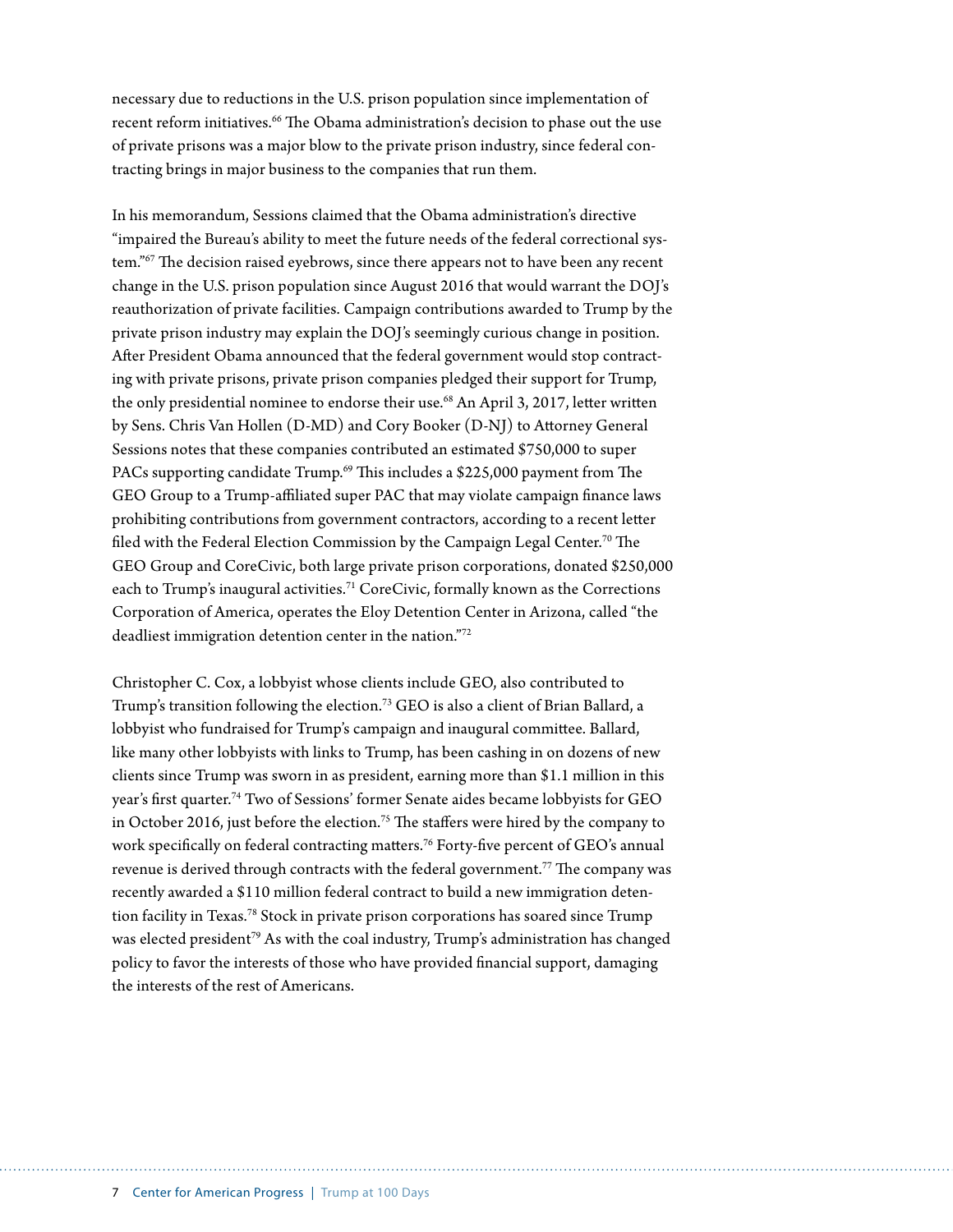## Reversals and delays of key directives aimed at protecting students

Thanks to President Trump's watered-down ethics rules and issuance of secret waivers, lobbyists and special interest mouthpieces have infiltrated the U.S. Department of Education and are using their positions to influence policies benefiting their former employers. In March, the Department of Education, led by Education Secretary Betsy DeVos, reversed an Obama administration directive limiting the types of fees that student loan companies could charge some defaulting student borrowers.<sup>80</sup> The reversal places power back into the hands of student loan companies, who can once again "charge distressed student debtors fees equivalent to 16 percent of their total balance, even when borrowers agree within 60 days to make good on their bad debt."<sup>81</sup> Among those who benefited from the decision is Bill Hansen, head of student loan company United Student Aid Funds and father of Taylor Hansen, a DeVos adviser and former lobbyist for Career Education Colleges and Universities, or CECU. CECU, the main trade association for for-profit colleges, has spent nearly \$3.5 million over the past five years lobbying the government for favorable policies.<sup>82</sup> Taylor Hansen was hired by the Department of Education as part of the agency's beachhead team before resigning around the same time that DeVos announced the department's reversal.<sup>83</sup>

Robert Eitel, an attorney for a for-profit college operator, was also hired by the Department of Education. Eitel was on unpaid leave from his former employer, Bridgepoint Education, while working at the agency. In 2016, Bridgepoint agreed to a more than \$31 million settlement with the Consumer Financial Protection Bureau "for deceiving students into taking out private student loans that cost more than advertised."84 On March 7, 2017, the Department of Education announced it would delay parts of the Obama era's gainful employment rule. The rule, aimed at cracking down on for-profit colleges that mislead students on their gainful employment statistics, is loathed by many for-profit institutions.<sup>85</sup> Thanks to those at Trump's Department of Education, for-profit colleges, or "debt-trap" schools, "can now continue to recruit applicants (at least until July 1) without having to warn them about alumni's (sic) oppressively high debt."86 While the agency claims that Eitel agreed to recuse himself from all matters involving Bridgepoint, including anything related to the gainful employment rule, there is no way to be sure whether he was involved, due to the administration's refusal to publish information relating to its Eitel's compliance with ethics rules.<sup>87</sup>

As if it is not enough that lobbyists and attorneys representing special interests may have played a role in these decisions, DeVos has been tied to companies dealing in student loan collection and to for-profit colleges. It was revealed in January 2017 that DeVos held a financial stake in Performant Recovery Inc., a company that previously contracted with the Department of Education to pursue the loans of defaulted student borrowers.<sup>88</sup> In fiscal year 2016, the company held 14 contracts with the Department of Education worth more than \$20 million.<sup>89</sup> DeVos also held financial interests in entities with investments in for-profit colleges, including Snow Phipps and Apollo Investment Corp.<sup>90</sup>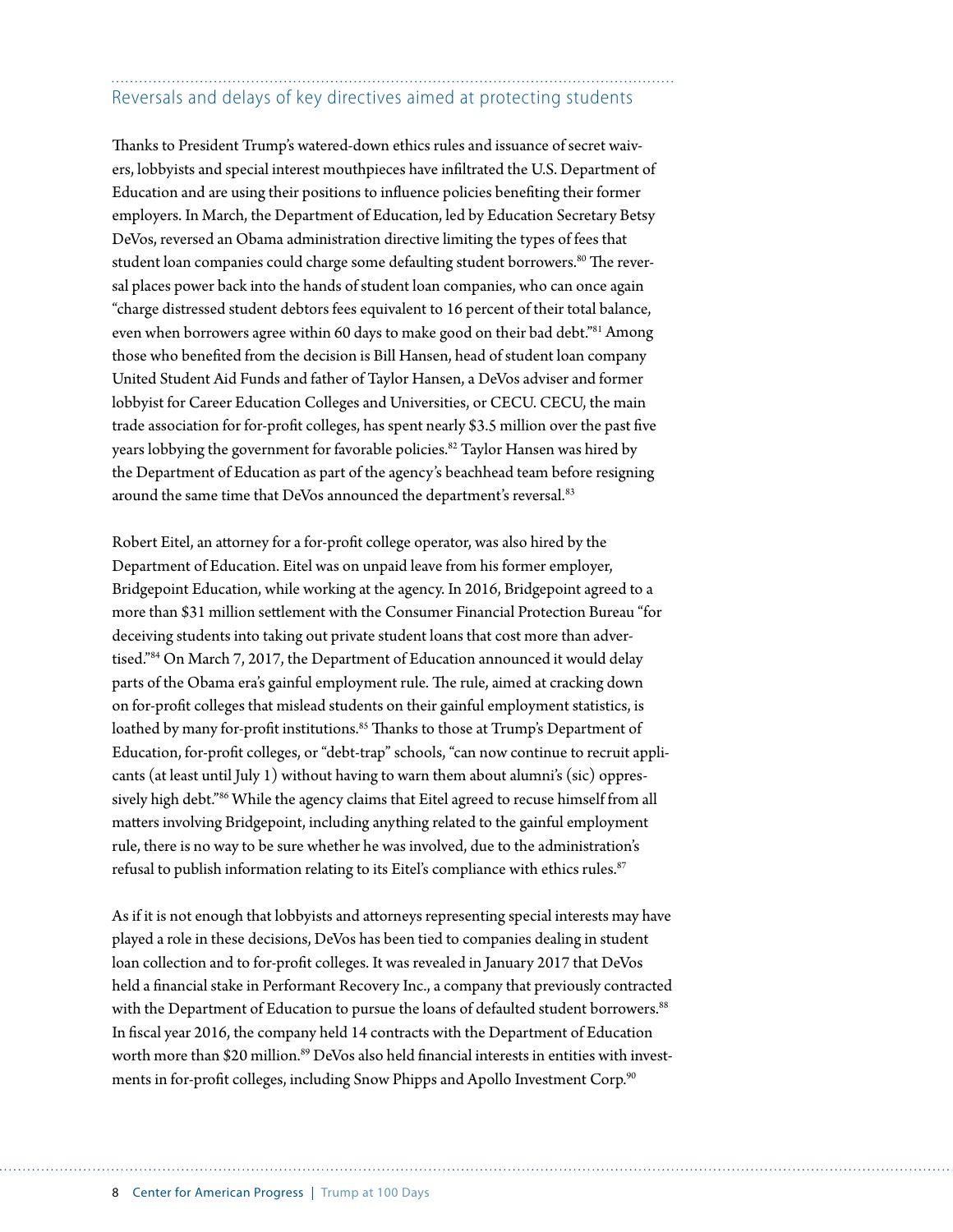Many of these conflicts were not fully explored prior to DeVos' confirmation hearings in Congress due to an effort on the part of Senate Republicans to rush many of Trump's Cabinet nominees through the confirmation process.<sup>91</sup> Dark money groups also played a role, spending money on ad campaigns aimed at convincing lawmakers to push through her nomination.<sup>92</sup>

#### **Solutions**

Trump's presidency offers the perfect backdrop for why we need strong protections against unfettered corporate political spending, as well as laws that strengthen transparency, accountability, and responsiveness in government. As demonstrated by the administration's policies on private prisons and financial deregulation, the influx of corporate donors in U.S. elections over recent years has resulted in the corporate capture of the U.S. government.<sup>93</sup> In 2016, \$1 out of every \$8 contributed to super PACs came from corporate sources, with super PACs raising a total of almost \$1.8 billion during the election cycle.<sup>94</sup> Members of Congress should enact legislation aimed at mitigating the damage of court decisions allowing unlimited corporate and wealthy political spending. Communities at the state level have already started demanding political reforms, passing ballot initiatives in the last election to establish public finance systems, tighten ethics and lobbying rules, and direct their representatives to overturn *Citizens United v. Federal Election Commission*. 95 In addition, restrictions on the undemocratic power of corporate lobbyists should be greatly expanded. This includes limiting lobbyists' ability to bundle donations beyond their own individual contribution limit and countering the rise of shadow lobbyists by closing loopholes for lobbyist registration. Ethics rules for former industry lobbyists working in government should be strengthened, and any waivers allowing lobbyists to bypass ethics requirements rules should be made publicly available. These things will help curb the influence that corporate industries hold over elected officials and the policymaking process.

Requiring transparency for funders of dark money groups will also shine a light on the impact of special interest groups and help hold elected officials accountable. Since 2010, more than \$800 million has been spent by dark money groups that hide the identity of their financial supporters, such as those that engaged in ad buying to support Betsy DeVos during the nomination process.<sup>96</sup> President Trump has called for repealing the Johnson Amendment, a law prohibiting  $501(c)(3)$  nonprofit organizations from endorsing or opposing political candidates. Currently, these groups do not spend money in politics and, accordingly, are not required to disclose the identity of their donors.97 Instead of expanding the role of dark money in U.S. elections by repealing the Johnson Amendment, lawmakers should bring an end to secret political spending by requiring disclosure for contributions to dark money groups so that voters are informed and can exercise accountability.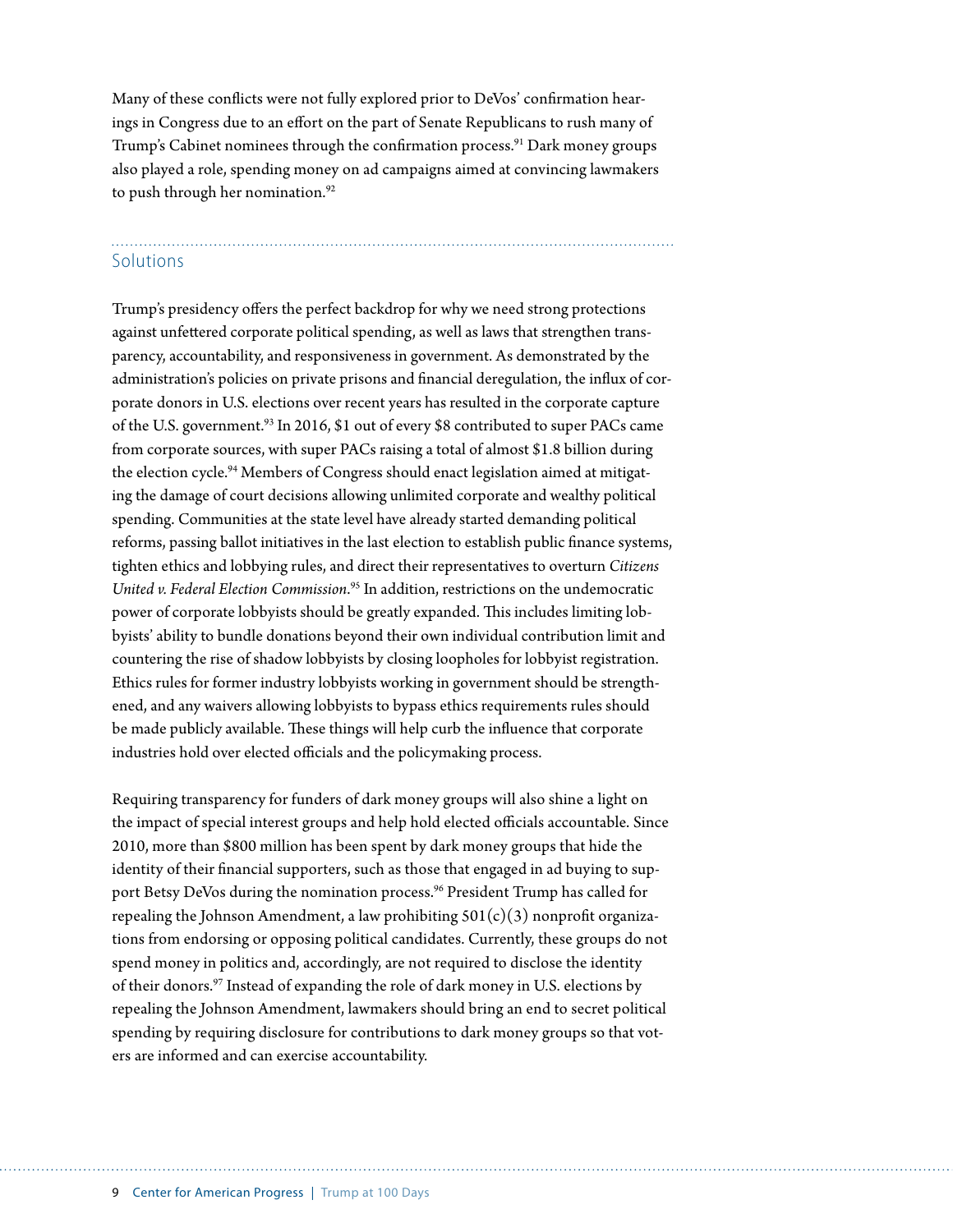Moreover, even in the face of widespread belief that the government is corrupt, the Supreme Court continues to apply narrow interpretations to the nation's public corruption laws, increasing the tolerance and overall prevalence of pay-to-play corruption. In *McDonnell v. United States*, the Court limited liability for elected officials who take actions that previously met the definition of public corruption.<sup>98</sup> Public corruption laws, including federal mail and wire fraud laws, should be strengthened to include a realistic standard for public officials as to what constitutes an official corrupt action; this will help prevent evasion of prosecution and keep elected officials focused on serving the public good. For example, public officials should not be able to conceal their financial interests from their constituents while advancing those interests through their positions in public power.

Finally, senior government officials—including the president, vice president, and members of Congress—should be required by law to divest themselves of financial conflicts of interest. Such divestment is necessary to avoid presidencies such as the one we have now, where the American people bear the costs as Trump profits off the presidency.

# Conclusion

Over the past 100 days, the Trump administration has broken its promises to the American people. It has shown it is interested only in itself and in those to whom it is indebted—namely, large donors and the industries to which administration members owe their careers. If policymakers enact reform in the areas of money in politics, lobbying reform, and public corruption and accountability, they can help the American people take back the reins of government so that their elected officials work for the good of all rather than a select few. In a country that prides itself on the democratic principles of open and honest government, and that bases its government on promoting the general welfare, Americans deserve nothing less.

*Liz Kennedy is the Director of Democracy and Government Reform at the Center for American Progress. Danielle Root is the Voting Rights Manager for the Democracy and Government team at the Center.*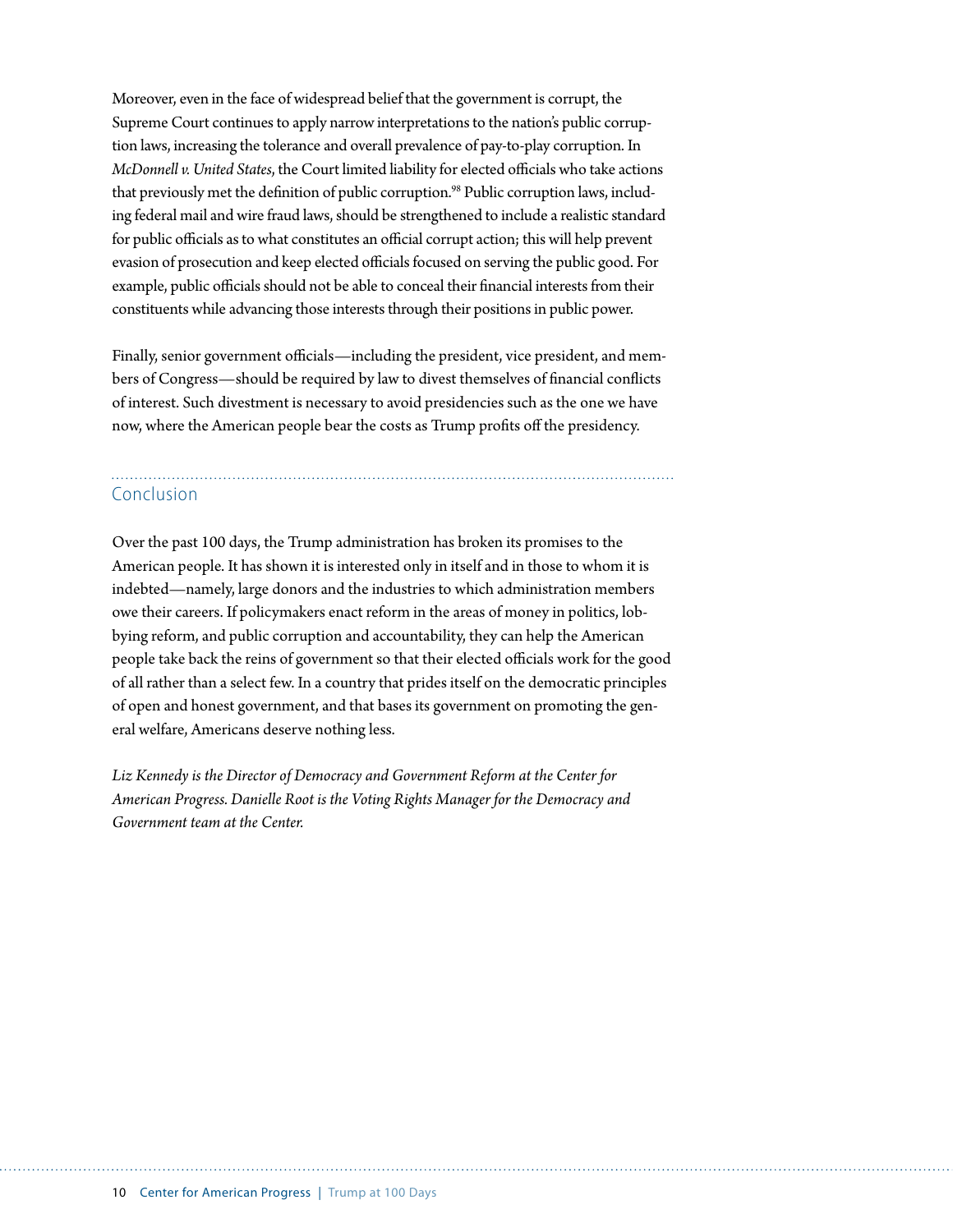#### Endnotes

- 1 Isaac Arnsdorf and others, "Will 'drain the swamp' be Trump's first broken promise?", *Politico*, December 23, 2016, available at [http://www.politico.com/story/2016/12/trump-drain](http://www.politico.com/story/2016/12/trump-drain-swamp-promise-232938)[swamp-promise-232938.](http://www.politico.com/story/2016/12/trump-drain-swamp-promise-232938)
- 2 Office of the Press Secretary, "Executive Order: ETHICS COMMITMENTS BY EXECUTIVE BRANCH APPOINTEES," Press release, January 28, 2017, available at [https://www.](https://www.whitehouse.gov/the-press-office/2017/01/28/executive-order-ethics-commitments-executive-branch-appointees) [whitehouse.gov/the-press-office/2017/01/28/executive](https://www.whitehouse.gov/the-press-office/2017/01/28/executive-order-ethics-commitments-executive-branch-appointees)[order-ethics-commitments-executive-branch-appointees](https://www.whitehouse.gov/the-press-office/2017/01/28/executive-order-ethics-commitments-executive-branch-appointees).
- 3 Justin Elliott, "How the Trump Administration May Be Skirting Its Own Ethics Rules," ProPublica, March 3, 2017, available at [https://www.propublica.org/article/how-the](https://www.propublica.org/article/how-the-trump-administration-may-be-skirting-its-own-ethics-rules)[trump-administration-may-be-skirting-its-own-ethics-rules](https://www.propublica.org/article/how-the-trump-administration-may-be-skirting-its-own-ethics-rules); Eric Lipton and others, "With Trump Appointees, a Raft of Potential Conflicts and 'No Transparency'," *The New York Times*, April 15, 2017, available at [https://www.nytimes.](https://www.nytimes.com/2017/04/15/us/politics/trump-appointees-potential-conflicts.html) [com/2017/04/15/us/politics/trump-appointees-potential](https://www.nytimes.com/2017/04/15/us/politics/trump-appointees-potential-conflicts.html)[conflicts.html.](https://www.nytimes.com/2017/04/15/us/politics/trump-appointees-potential-conflicts.html)
- 4 Greg Sargent, "Yes, Trump does buy off corrupt politicians. At least, that's what he told us himself, remember?", *The Washington Post*, September 6, 2016, available at [https://www.washingtonpost.com/blogs/plum-line/](https://www.washingtonpost.com/blogs/plum-line/wp/2016/09/06/yes-trump-does-buy-off-corrupt-politicians-he-confirmed-it-himself-remember/?utm_term=.8214d6ead181) [wp/2016/09/06/yes-trump-does-buy-off-corrupt](https://www.washingtonpost.com/blogs/plum-line/wp/2016/09/06/yes-trump-does-buy-off-corrupt-politicians-he-confirmed-it-himself-remember/?utm_term=.8214d6ead181)[politicians-he-confirmed-it-himself-remember/?utm\\_](https://www.washingtonpost.com/blogs/plum-line/wp/2016/09/06/yes-trump-does-buy-off-corrupt-politicians-he-confirmed-it-himself-remember/?utm_term=.8214d6ead181) [term=.8214d6ead181.](https://www.washingtonpost.com/blogs/plum-line/wp/2016/09/06/yes-trump-does-buy-off-corrupt-politicians-he-confirmed-it-himself-remember/?utm_term=.8214d6ead181)
- 5 Nathan Bomey, "Trump slams Boeing deal for new Air Force One," *USA Today*, December 6, 2016, available at [https://](https://www.usatoday.com/story/money/2016/12/06/trump-attacks-boeings-deal-new-air-force-one/95033188/) [www.usatoday.com/story/money/2016/12/06/trump](https://www.usatoday.com/story/money/2016/12/06/trump-attacks-boeings-deal-new-air-force-one/95033188/)[attacks-boeings-deal-new-air-force-one/95033188/](https://www.usatoday.com/story/money/2016/12/06/trump-attacks-boeings-deal-new-air-force-one/95033188/).
- 6 Katherine Skiba, "Boeing gives \$1 million to Trump inauguration committee, among many Illinois donors," *Chicago Tribune*, April 19, 2017, available at [http://www.chicagotri](http://www.chicagotribune.com/news/local/politics/ct-trump-inaugural-donors-illinois-met-0419-20170419-story.html)[bune.com/news/local/politics/ct-trump-inaugural-donors](http://www.chicagotribune.com/news/local/politics/ct-trump-inaugural-donors-illinois-met-0419-20170419-story.html)inois-met-0419-20170419-story.html.
- 7 John Wagner, "Trump will keep list of White House visitors secret," *The Washington Post*, April 14, 2017, available at [https://www.washingtonpost.com/news/post-politics/](https://www.washingtonpost.com/news/post-politics/wp/2017/04/14/trump-to-discontinue-obama-policy-of-voluntarily-releasing-white-house-visitor-logs/?utm_term=.0df6cd678e8e) [wp/2017/04/14/trump-to-discontinue-obama-policy](https://www.washingtonpost.com/news/post-politics/wp/2017/04/14/trump-to-discontinue-obama-policy-of-voluntarily-releasing-white-house-visitor-logs/?utm_term=.0df6cd678e8e)[of-voluntarily-releasing-white-house-visitor-logs/?utm\\_](https://www.washingtonpost.com/news/post-politics/wp/2017/04/14/trump-to-discontinue-obama-policy-of-voluntarily-releasing-white-house-visitor-logs/?utm_term=.0df6cd678e8e) [term=.0df6cd678e8e.](https://www.washingtonpost.com/news/post-politics/wp/2017/04/14/trump-to-discontinue-obama-policy-of-voluntarily-releasing-white-house-visitor-logs/?utm_term=.0df6cd678e8e)
- 8 Richard Painter and others, "Emoluments: Trump's Coming Ethics Trouble," *The Atlantic*, January 18, 2017, available at [https://www.theatlantic.com/politics/archive/2017/01/](https://www.theatlantic.com/politics/archive/2017/01/trumps-ethics-train-wreck/513446/) [trumps-ethics-train-wreck/513446/;](https://www.theatlantic.com/politics/archive/2017/01/trumps-ethics-train-wreck/513446/) Glenn Kessler and Michelle Ye Hee Lee, "Trump's claim that 'the president can't have a conflict of interest", Fact Checker, November 23, 2016, available at [https://www.washingtonpost.com/](https://www.washingtonpost.com/news/fact-checker/wp/2016/11/23/trumps-claim-that-the-president-cant-have-a-conflict-of-interest/?utm_term=.4344e594c666) [news/fact-checker/wp/2016/11/23/trumps-claim-that](https://www.washingtonpost.com/news/fact-checker/wp/2016/11/23/trumps-claim-that-the-president-cant-have-a-conflict-of-interest/?utm_term=.4344e594c666)[the-president-cant-have-a-conflict-of-interest/?utm\\_](https://www.washingtonpost.com/news/fact-checker/wp/2016/11/23/trumps-claim-that-the-president-cant-have-a-conflict-of-interest/?utm_term=.4344e594c666) [term=.4344e594c666;](https://www.washingtonpost.com/news/fact-checker/wp/2016/11/23/trumps-claim-that-the-president-cant-have-a-conflict-of-interest/?utm_term=.4344e594c666) Gallup, "75% in U.S. See Widespread Government Corruption," September 19, 2015, available at [http://www.gallup.com/poll/185759/widespread-govern](http://www.gallup.com/poll/185759/widespread-government-corruption.aspx)[ment-corruption.aspx](http://www.gallup.com/poll/185759/widespread-government-corruption.aspx).
- 9 Stephen Gandel, "Donald Trump's Friends Seem to Be Borrowing a Lot For People Who Can't Get Loans," *Fortune*, February 3, 2017, available at [http://fortune.com/2017/02/03/](http://fortune.com/2017/02/03/donald-trump-dodd-frank-friends-lending/) [donald-trump-dodd-frank-friends-lending/](http://fortune.com/2017/02/03/donald-trump-dodd-frank-friends-lending/).
- 10 Ibid.
- 11 John W. Schoen and Marguerite Ward, "Five years on, Dodd-Frank bank rules still being written," CNBC, July 17, 2015, available at [http://www.cnbc.com/2015/07/16/five](http://www.cnbc.com/2015/07/16/five-years-on-dodd-frank-bank-rules-still-being-written.html)[years-on-dodd-frank-bank-rules-still-being-written.html;](http://www.cnbc.com/2015/07/16/five-years-on-dodd-frank-bank-rules-still-being-written.html) Jonathan Weisman and Eric Lipton, "In New Congress, Wall St. Pushes to Undermine Dodd-Frank Reform," *The New York Times*, January 13, 2015, available at [https://www.nytimes.](https://www.nytimes.com/2015/01/14/business/economy/in-new-congress-wall-st-pushes-to-undermine-dodd-frank-reform.html) [com/2015/01/14/business/economy/in-new-congress-wall](https://www.nytimes.com/2015/01/14/business/economy/in-new-congress-wall-st-pushes-to-undermine-dodd-frank-reform.html)[st-pushes-to-undermine-dodd-frank-reform.html.](https://www.nytimes.com/2015/01/14/business/economy/in-new-congress-wall-st-pushes-to-undermine-dodd-frank-reform.html)
- 12 Jennifer Wang, "Trump's Stock Portfolio: Big Oil, Big Banks And More Foreign Connections," *Forbes*, November 29, 2016, available at https://www.forbes.com/sites/jenniferwang/2016/11/29/trumps-stock-portfolio-big-oil-bigbanks-and-more-foreign-connections/#11d981cf464e.

13 Connor Friedersdorf, "What Donald Trump Owes Wall Street," *The Atlantic*, January 6, 2017, available at [https://www.](https://www.theatlantic.com/politics/archive/2017/01/what-donald-trump-owes-wall-street/512327/) [theatlantic.com/politics/archive/2017/01/what-donald](https://www.theatlantic.com/politics/archive/2017/01/what-donald-trump-owes-wall-street/512327/)[trump-owes-wall-street/512327/](https://www.theatlantic.com/politics/archive/2017/01/what-donald-trump-owes-wall-street/512327/).

- 14 Reena Flores, "Report: Donald Trump's companies at least \$650 million in debt," CBS News, August 20, 2016, available at [http://www.cbsnews.com/news/report-donald-trump](http://www.cbsnews.com/news/report-donald-trump-companies-at-least-650-million-in-debt/)[companies-at-least-650-million-in-debt/;](http://www.cbsnews.com/news/report-donald-trump-companies-at-least-650-million-in-debt/) Mike McIntyre, "Ted Cruz Didn't Report Goldman Sachs Loan in a Senate Race," *The New York Times*, January 13, 2016, available at [https://www.nytimes.com/2016/01/14/us/politics/ted-cruz](https://www.nytimes.com/2016/01/14/us/politics/ted-cruz-wall-street-loan-senate-bid-2012.html)[wall-street-loan-senate-bid-2012.html.](https://www.nytimes.com/2016/01/14/us/politics/ted-cruz-wall-street-loan-senate-bid-2012.html)
- 15 Friedersdorf, "What Donald Trump Owes Wall Street"; Jean Eaglesham and Lisa Schwartz, "Trump's Debts Are Widely Held on Wall Street," *The Wall Street Journal*, January 5, 2017, available at [http://www.msn.com/en-ca/news/](http://www.msn.com/en-ca/news/money/trumps-debts-are-widely-held-on-wall-street/ar-BBxYD4Y?li=AAggNb9) [money/trumps-debts-are-widely-held-on-wall-street/ar-](http://www.msn.com/en-ca/news/money/trumps-debts-are-widely-held-on-wall-street/ar-BBxYD4Y?li=AAggNb9)[BBxYD4Y?li=AAggNb9](http://www.msn.com/en-ca/news/money/trumps-debts-are-widely-held-on-wall-street/ar-BBxYD4Y?li=AAggNb9).
- 16 Ben Geier, "These Companies Employ the Most Clinton and Trump Donors," *Fortune*, August 23, 2016, available at [http://](http://fortune.com/2016/08/23/employers-clinton-trump-donors/) [fortune.com/2016/08/23/employers-clinton-trump-donors/](http://fortune.com/2016/08/23/employers-clinton-trump-donors/); OpenSecrets.org, "Trump 2017 Inauguration Donors," available at [https://www.opensecrets.org/trump/inauguration](https://www.opensecrets.org/trump/inauguration-donors)[donors](https://www.opensecrets.org/trump/inauguration-donors) (last accessed April 2017).
- 17 Nicholas Fandos, "Corporations Open the Cash Spigot for Trump's Inauguration," *The New York Times*, January 15, 2017, available at [https://www.nytimes.com/2017/01/15/](https://www.nytimes.com/2017/01/15/us/politics/trump-inauguration-donations-corporations.html) [us/politics/trump-inauguration-donations-corporations.](https://www.nytimes.com/2017/01/15/us/politics/trump-inauguration-donations-corporations.html) [html](https://www.nytimes.com/2017/01/15/us/politics/trump-inauguration-donations-corporations.html); OpenSecrets.org, "Trump 2017 Inauguration Donors."
- 18 admin, "Bipartisan Poll: Americans Express Broad Support for Financial Regulation and the Work of the CFPB," Americans for Financial Reform, July 15, 2016, available at [http://](http://ourfinancialsecurity.org/2016/07/new-bipartisan-poll-americans-express-broad-support-financial-regulation-cfpb/) [ourfinancialsecurity.org/2016/07/new-bipartisan-poll-amer](http://ourfinancialsecurity.org/2016/07/new-bipartisan-poll-americans-express-broad-support-financial-regulation-cfpb/)[icans-express-broad-support-financial-regulation-cfpb/.](http://ourfinancialsecurity.org/2016/07/new-bipartisan-poll-americans-express-broad-support-financial-regulation-cfpb/)
- 19 Andrew Soergel, "Donald Trump Scraps Obama-Era Energy Regulations," *U.S. News & World Report*, February 14, 2017, available at [https://www.usnews.com/news/national-news/](https://www.usnews.com/news/national-news/articles/2017-02-14/donald-trump-scraps-energy-regulations-gop-embraces-congressional-review-act) [articles/2017-02-14/donald-trump-scraps-energy-regula](https://www.usnews.com/news/national-news/articles/2017-02-14/donald-trump-scraps-energy-regulations-gop-embraces-congressional-review-act)[tions-gop-embraces-congressional-review-act](https://www.usnews.com/news/national-news/articles/2017-02-14/donald-trump-scraps-energy-regulations-gop-embraces-congressional-review-act).
- 20 Rules at Risk, "Oil Anti-Corruption Rule," available at [http://](http://rulesatrisk.org/oil-anti-corruption-rule/) [rulesatrisk.org/oil-anti-corruption-rule/](http://rulesatrisk.org/oil-anti-corruption-rule/) (last accessed April 2017).
- 21 Democracy in America, "Donald Trump signs a law repealing a disclosure rule for oil companies," February 17, 2017, available at [http://www.economist.com/blogs/democracyina](http://www.economist.com/blogs/democracyinamerica/2017/02/big-signing)[merica/2017/02/big-signing](http://www.economist.com/blogs/democracyinamerica/2017/02/big-signing).
- 22 Fact Coalition, "Letter to House Urging Lawmakers to Oppose Efforts to Overturn the Bipartisan Cardin-Lugar Anti-Corruption Measure," January 26, 2017, available at [https://](https://thefactcoalition.org/letter-to-house-urging-lawmakers-to-oppose-efforts-to-overturn-the-bipartisan-cardin-lugar-anti-corruption-measure/) [thefactcoalition.org/letter-to-house-urging-lawmakers-to](https://thefactcoalition.org/letter-to-house-urging-lawmakers-to-oppose-efforts-to-overturn-the-bipartisan-cardin-lugar-anti-corruption-measure/)[oppose-efforts-to-overturn-the-bipartisan-cardin-lugar](https://thefactcoalition.org/letter-to-house-urging-lawmakers-to-oppose-efforts-to-overturn-the-bipartisan-cardin-lugar-anti-corruption-measure/)[anti-corruption-measure/](https://thefactcoalition.org/letter-to-house-urging-lawmakers-to-oppose-efforts-to-overturn-the-bipartisan-cardin-lugar-anti-corruption-measure/).
- 23 Steve Coll, "Rex Tillerson, From a Corporate Oil Sovereign to the State Department," *The New Yorker*, December 11, 2016, available at [http://www.newyorker.com/news/news](http://www.newyorker.com/news/news-desk/rex-tillerson-from-a-corporate-oil-sovereign-to-the-state-department)[desk/rex-tillerson-from-a-corporate-oil-sovereign-to-the](http://www.newyorker.com/news/news-desk/rex-tillerson-from-a-corporate-oil-sovereign-to-the-state-department)[state-department](http://www.newyorker.com/news/news-desk/rex-tillerson-from-a-corporate-oil-sovereign-to-the-state-department).
- 24 Global Witness, "Probe into murky ExxonMobil deal shows why strong U.S. transparency rules are needed for oil companies," June 24, 2016, available at [https://www.](https://www.globalwitness.org/en/press-releases/probe-murky-exxonmobil-deal-shows-why-strong-us-transparency-rules-are-needed-oil-companies/) [globalwitness.org/en/press-releases/probe-murky-exx](https://www.globalwitness.org/en/press-releases/probe-murky-exxonmobil-deal-shows-why-strong-us-transparency-rules-are-needed-oil-companies/)[onmobil-deal-shows-why-strong-us-transparency-rules](https://www.globalwitness.org/en/press-releases/probe-murky-exxonmobil-deal-shows-why-strong-us-transparency-rules-are-needed-oil-companies/)[are-needed-oil-companies/](https://www.globalwitness.org/en/press-releases/probe-murky-exxonmobil-deal-shows-why-strong-us-transparency-rules-are-needed-oil-companies/); Ben Hubbard and others, "Under Rex Tillerson, Exxon Mobil Forged Its Own Path Abroad," *The New York Times*, December 13, 2016, available at [https://www.nytimes.com/2016/12/13/world/americas/](https://www.nytimes.com/2016/12/13/world/americas/tillersons-company-exxon-mobil-follows-its-own-foreign-policy.html) [tillersons-company-exxon-mobil-follows-its-own-foreign](https://www.nytimes.com/2016/12/13/world/americas/tillersons-company-exxon-mobil-follows-its-own-foreign-policy.html)[policy.html](https://www.nytimes.com/2016/12/13/world/americas/tillersons-company-exxon-mobil-follows-its-own-foreign-policy.html).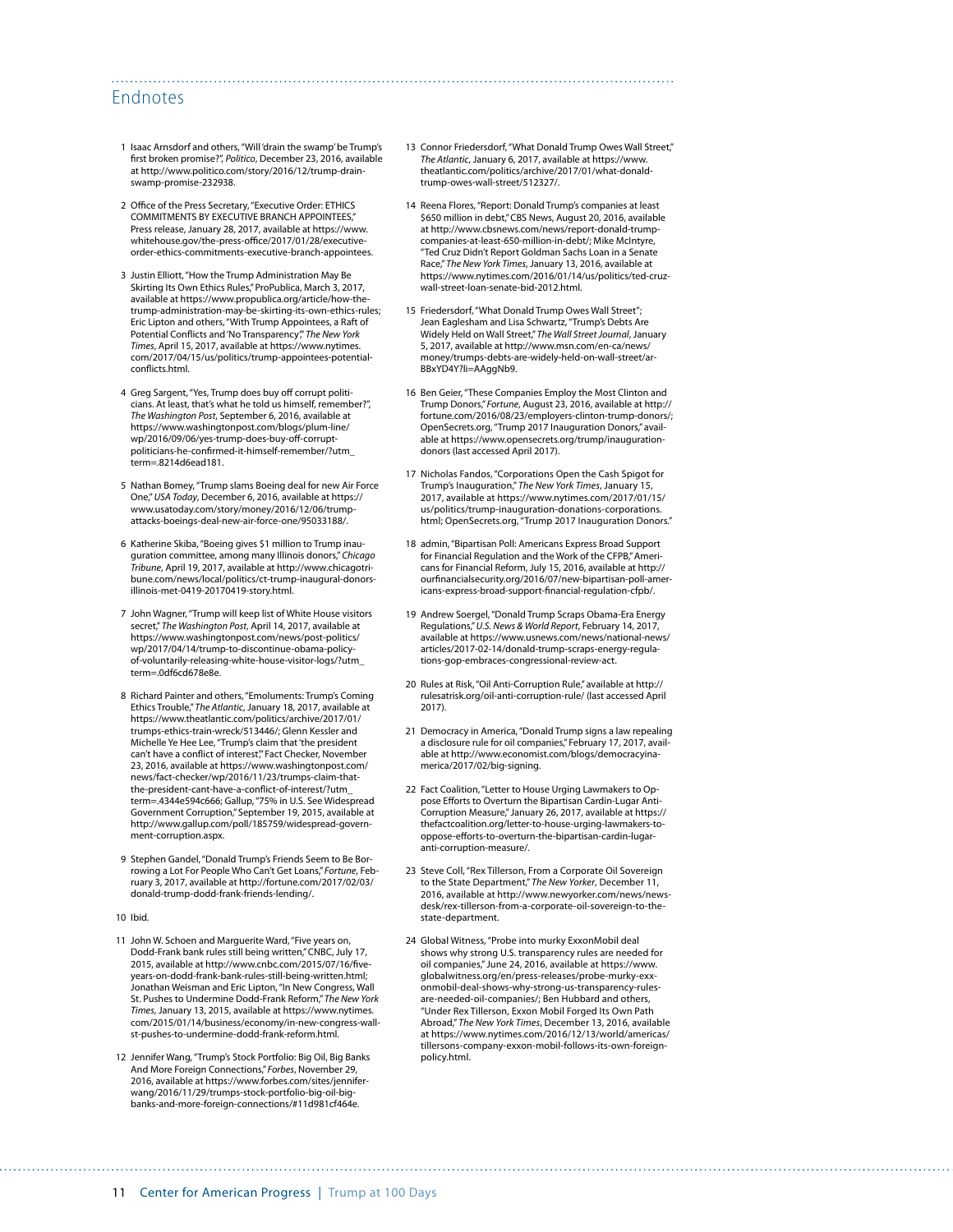- 25 Ashley Balcerzak, "250 donors shelled out \$100k or more for Trump's inauguration, providing 91% of funds," OpenSecrets. org, April 19, 2017, available at [https://www.opensecrets.](https://www.opensecrets.org/news/2017/04/250-donors-shelled-out-100k-or-more-for-trumps-inauguration/) [org/news/2017/04/250-donors-shelled-out-100k-or-more](https://www.opensecrets.org/news/2017/04/250-donors-shelled-out-100k-or-more-for-trumps-inauguration/)[for-trumps-inauguration/;](https://www.opensecrets.org/news/2017/04/250-donors-shelled-out-100k-or-more-for-trumps-inauguration/) Lee Fang, "Who's Paying for Inauguration Parties? Companies and Lobbyists With a Lot at Stake," The Intercept, January 19, 2017, available at [https://](https://theintercept.com/2017/01/19/trump-inauguration-parties/) [theintercept.com/2017/01/19/trump-inauguration-parties/.](https://theintercept.com/2017/01/19/trump-inauguration-parties/)
- 26 Fandos, "Corporations Open the Cash Spigot for Trump's Inauguration.
- 27 Wang, "Trump's Stock Portfolio: Big Oil, Big Banks And More Foreign Connections."
- 28 Molly Cain, "On Average, Trump's Early Actions on Economy Cost Middle-Class Households \$1,331," Center for American Progress Action Fund, February 27, 2017, available at [https://www.americanprogressaction.org/issues/economy/](https://www.americanprogressaction.org/issues/economy/news/2017/02/27/166352/on-average-trumps-early-actions-on-economy-cost-middle-class-households-1331/) [news/2017/02/27/166352/on-average-trumps-early](https://www.americanprogressaction.org/issues/economy/news/2017/02/27/166352/on-average-trumps-early-actions-on-economy-cost-middle-class-households-1331/)[actions-on-economy-cost-middle-class-households-1331/.](https://www.americanprogressaction.org/issues/economy/news/2017/02/27/166352/on-average-trumps-early-actions-on-economy-cost-middle-class-households-1331/)
- 29 Jamie Hopkins, "Trump Signs Memorandum Shelving Fiduciary Standard For Financial Advisors," *Forbes*, February 3, 2017, available at https://www.forbes.com/sites/jamiehopkins/2017/02/03/trump-signs-executive-order-shelvingfiduciary-standard-for-financial-advisors/#17b805495863.
- 30 Rachel Levy, "Trump has signed an order that could roll back a rule intended to protect Main Street's retirement money," Business Insider, February 3, 2017, available at [http://www.](http://www.businessinsider.com/trump-executive-order-on-fiduciary-rule-main-street-retirement-money-2017-2) [businessinsider.com/trump-executive-order-on-fiduciary](http://www.businessinsider.com/trump-executive-order-on-fiduciary-rule-main-street-retirement-money-2017-2)[rule-main-street-retirement-money-2017-2](http://www.businessinsider.com/trump-executive-order-on-fiduciary-rule-main-street-retirement-money-2017-2).
- 31 Obama Office of the Press Secretary, "FACT SHEET: Middle Class Economics: Strengthening Retirement Security by Cracking Down on Backdoor Payments and Hidden Fees," Press release, February 23, 2015, available at [https://obamawhitehouse.](https://obamawhitehouse.archives.gov/the-press-office/2015/02/23/fact-sheet-middle-class-economics-strengthening-retirement-security-crac) [archives.gov/the-press-office/2015/02/23/fact-sheet-middle](https://obamawhitehouse.archives.gov/the-press-office/2015/02/23/fact-sheet-middle-class-economics-strengthening-retirement-security-crac)[class-economics-strengthening-retirement-security-crac;](https://obamawhitehouse.archives.gov/the-press-office/2015/02/23/fact-sheet-middle-class-economics-strengthening-retirement-security-crac) Zach Carter, "Here Are All The Favors Donald Trump Has Performed For Wall Street," The Huffington Post, February 23, 2017, available at [http://www.huffingtonpost.com/entry/wall-street](http://www.huffingtonpost.com/entry/wall-street-white-house-trump_us_58ae12a8e4b05ca474a078ef)[white-house-trump\\_us\\_58ae12a8e4b05ca474a078ef](http://www.huffingtonpost.com/entry/wall-street-white-house-trump_us_58ae12a8e4b05ca474a078ef).
- 32 Cain, "On Average, Trump's Early Actions on Economy Cost Middle-Class Households \$1,331.
- 33 Ibid.
- 34 Sarah N. Lynch, "U.S. court upholds Obama-era retirement advice rule," Reuters, February 9, 2017, available at [http://](http://www.reuters.com/article/us-usa-labor-fiduciary-idUSKBN15N2HF) [www.reuters.com/article/us-usa-labor-fiduciary-idUSK-](http://www.reuters.com/article/us-usa-labor-fiduciary-idUSKBN15N2HF)[BN15N2HF.](http://www.reuters.com/article/us-usa-labor-fiduciary-idUSKBN15N2HF)
- 35 Heidi Shierholz, "EPI comment on the proposal to extend the applicability date to the fiduciary rule," Economic Policy Institute, March 17, 2017, available at [http://www.epi.org/](http://www.epi.org/publication/epi-comment-on-the-proposal-to-extend-the-applicability-date-to-the-fiduciary-rule/) [publication/epi-comment-on-the-proposal-to-extend-the](http://www.epi.org/publication/epi-comment-on-the-proposal-to-extend-the-applicability-date-to-the-fiduciary-rule/)[applicability-date-to-the-fiduciary-rule/.](http://www.epi.org/publication/epi-comment-on-the-proposal-to-extend-the-applicability-date-to-the-fiduciary-rule/)
- 36 Elizabeth Dilts, "Higher costs or lower revenue? Wealth firms split on fiduciary compliance," Reuters, February 8, 2016, available at [http://www.reuters.com/article/us-usa-wealth](http://www.reuters.com/article/us-usa-wealth-fiduciary-rule-idUSKBN1332D7)[fiduciary-rule-idUSKBN1332D7](http://www.reuters.com/article/us-usa-wealth-fiduciary-rule-idUSKBN1332D7).
- 37 Mark Schoeff Jr., "Trump adviser Anthony Scaramucci promises to 'repeal' DOL fiduciary rule," Fiduciary Focus, October 18, 2016, available at [http://www.investmentnews.com/](http://www.investmentnews.com/article/20161018/FREE/161019925/trump-adviser-anthony-scaramucci-promises-to-repeal-dol-fiduciary) [article/20161018/FREE/161019925/trump-adviser-anthony](http://www.investmentnews.com/article/20161018/FREE/161019925/trump-adviser-anthony-scaramucci-promises-to-repeal-dol-fiduciary)[scaramucci-promises-to-repeal-dol-fiduciary.](http://www.investmentnews.com/article/20161018/FREE/161019925/trump-adviser-anthony-scaramucci-promises-to-repeal-dol-fiduciary)
- 38 Kate Kelly, "Trump not getting the big bucks from hedge funds," CNBC, August 22, 2016, available at [http://www.cnbc.](http://www.cnbc.com/2016/08/22/trump-not-getting-the-big-bucks-from-hedge-funds.html) [com/2016/08/22/trump-not-getting-the-big-bucks-from](http://www.cnbc.com/2016/08/22/trump-not-getting-the-big-bucks-from-hedge-funds.html)[hedge-funds.html;](http://www.cnbc.com/2016/08/22/trump-not-getting-the-big-bucks-from-hedge-funds.html) Balcerzak, "250 donors shelled out \$100k or more for Trump's inauguration, providing 91% of funds."
- 39 Lipton and others, "With Trump Appointees, a Raft of Potential Conflicts and 'No Transparency'"; Megan R. Wilson, "Lobbyists finding spots in Trump administration," The Hill, March 15, 2017, available at [http://origin-nyi.thehill.com/](http://origin-nyi.thehill.com/business-a-lobbying/324195-more-lobbyists-finding-spots-in-trump-administration) [business-a-lobbying/324195-more-lobbyists-finding-spots](http://origin-nyi.thehill.com/business-a-lobbying/324195-more-lobbyists-finding-spots-in-trump-administration)[in-trump-administration;](http://origin-nyi.thehill.com/business-a-lobbying/324195-more-lobbyists-finding-spots-in-trump-administration) ProPublica, "Trump admin hired ANOTHER lobbyist to work at an agency whose regulations he once fought," Facebook, February 17, 2017, available at [https://www.facebook.com/notes/propublica/trump-ad](https://www.facebook.com/notes/propublica/trump-admin-hired-another-lobbyist-to-work-at-an-agency-whose-regulations-he-onc/10155123953299445)[min-hired-another-lobbyist-to-work-at-an-agency-whose](https://www.facebook.com/notes/propublica/trump-admin-hired-another-lobbyist-to-work-at-an-agency-whose-regulations-he-onc/10155123953299445)[regulations-he-onc/10155123953299445.](https://www.facebook.com/notes/propublica/trump-admin-hired-another-lobbyist-to-work-at-an-agency-whose-regulations-he-onc/10155123953299445)
- 40 Carter, "Here Are All The Favors Donald Trump Has Performed For Wall Street<sup>\*</sup>
- 41 Cain, "On Average, Trump's Early Actions on Economy Cost Middle-Class Households \$1,331."
- 42 Gallup, "In US, Water Pollution Worries Highest Since 2001," March 31, 2017, available at [http://www.gallup.com/](http://www.gallup.com/poll/207536/water-pollution-worries-highest-2001.aspx) [poll/207536/water-pollution-worries-highest-2001.aspx](http://www.gallup.com/poll/207536/water-pollution-worries-highest-2001.aspx).
- 43 Bill Walker and David Andrews, "Drinking Water for 5.2 Million People Tainted by Unsafe Levels of PFCs," Environmental Working Group, May 23, 2016, available at [http://www.ewg.](http://www.ewg.org/enviroblog/2016/05/drinking-water-52-million-people-tainted-unsafe-levels-pfcs) [org/enviroblog/2016/05/drinking-water-52-million-people](http://www.ewg.org/enviroblog/2016/05/drinking-water-52-million-people-tainted-unsafe-levels-pfcs)[tainted-unsafe-levels-pfcs.](http://www.ewg.org/enviroblog/2016/05/drinking-water-52-million-people-tainted-unsafe-levels-pfcs)
- 44 Dominic Rushe, "Top US coal boss Robert Murray: Trump 'can't bring mining jobs back'," *The Guardian*, March 27, 2017, available at [https://www.theguardian.com/environ](https://www.theguardian.com/environment/2017/mar/27/us-coal-industry-clean-power-plan-donald-trump)[ment/2017/mar/27/us-coal-industry-clean-power-plan](https://www.theguardian.com/environment/2017/mar/27/us-coal-industry-clean-power-plan-donald-trump)[donald-trump](https://www.theguardian.com/environment/2017/mar/27/us-coal-industry-clean-power-plan-donald-trump).
- 45 Heather Timmons, "How Big Coal infiltrated the Trump administration to put its stamp on climate policy," Quartz, March 29, 2017, available at [https://qz.com/943784/the](https://qz.com/943784/the-clean-power-plan-was-canceled-by-a-trump-administration-deeply-infiltrated-by-big-coal/)[clean-power-plan-was-canceled-by-a-trump-administra](https://qz.com/943784/the-clean-power-plan-was-canceled-by-a-trump-administration-deeply-infiltrated-by-big-coal/)[tion-deeply-infiltrated-by-big-coal/](https://qz.com/943784/the-clean-power-plan-was-canceled-by-a-trump-administration-deeply-infiltrated-by-big-coal/).
- 46 OpenSecrets.org, "Coal Mining," available at [https://www.](https://www.opensecrets.org/industries/indus.php?ind=E1210) [opensecrets.org/industries/indus.php?ind=E1210](https://www.opensecrets.org/industries/indus.php?ind=E1210) (last accessed April 2017); Ashley Balcerzak, "Murray Energy bucks coal mining trend with record giving in 2016," OpenSecrets.org, February 28, 2017, available at [https://www.](https://www.opensecrets.org/news/2017/02/murray-energy-record-giving-2016/) [opensecrets.org/news/2017/02/murray-energy-record](https://www.opensecrets.org/news/2017/02/murray-energy-record-giving-2016/)[giving-2016/.](https://www.opensecrets.org/news/2017/02/murray-energy-record-giving-2016/)
- 47 Kevin Drum, "Who really benefits from repealing the Stream Protection Rule?", *Mother Jones*, February 18, 2017, available at [http://www.motherjones.com/kevin-drum/2017/02/](http://www.motherjones.com/kevin-drum/2017/02/who-really-benefits-repealing-stream-protection-rule) [who-really-benefits-repealing-stream-protection-rule](http://www.motherjones.com/kevin-drum/2017/02/who-really-benefits-repealing-stream-protection-rule); Congressional Research Service, "The Office of Surface Mining's Stream Protection Rule: An Overview" (2017), available at [https://www.everycrsreport.com/files/20170111\\_R44150\\_](https://www.everycrsreport.com/files/20170111_R44150_aeb8ad15c32441ec3bdb6788400bda94f4aa8d86.pdf) [aeb8ad15c32441ec3bdb6788400bda94f4aa8d86.pdf](https://www.everycrsreport.com/files/20170111_R44150_aeb8ad15c32441ec3bdb6788400bda94f4aa8d86.pdf).
- 48 Devin Henry, "Coal executive to host fundraiser for Trump," The Hill, June 21, 2016, available at [http://thehill.com/](http://thehill.com/policy/energy-environment/284261-coal-executive-to-hold-fundraiser-for-trump) [policy/energy-environment/284261-coal-executive-to-hold](http://thehill.com/policy/energy-environment/284261-coal-executive-to-hold-fundraiser-for-trump)[fundraiser-for-trump](http://thehill.com/policy/energy-environment/284261-coal-executive-to-hold-fundraiser-for-trump); Timmons, "How Big Coal infiltrated the Trump administration to put its stamp on climate policy."
- 49 Timmons, "How Big Coal infiltrated the Trump administration to put its stamp on climate policy"; Tom Knox, "Donald Trump to Ohio coal CEO Bob Murray: 'I love you, man'," Columbus Business First, December 13, 2016, available at [http://www.bizjournals.com/columbus/news/2016/12/13/i](http://www.bizjournals.com/columbus/news/2016/12/13/i-love-you-man-i-love-you-man.html)[love-you-man-i-love-you-man.html](http://www.bizjournals.com/columbus/news/2016/12/13/i-love-you-man-i-love-you-man.html).
- 50 Rushe, "Top US coal boss Robert Murray: Trump 'can't bring mining jobs back'."
- 51 Timmons, "How Big Coal infiltrated the Trump administration to put its stamp on climate policy"; Balcerzak, "Murray Energy bucks coal mining trend with record giving in 2016."
- 52 Lee Fang, "Donald Trump Puts Coal Lobbyist in Charge of Prosecuting Environmental Crimes," The Intercept, January 27, 2017, available at [https://theintercept.com/2017/01/27/](https://theintercept.com/2017/01/27/coal-doj-trump/) [coal-doj-trump/](https://theintercept.com/2017/01/27/coal-doj-trump/).
- 53 Ibid.
- 54 OpenSecrets.org, "Southern Co," available at [https://www.opensecrets.org/orgs/summary.](https://www.opensecrets.org/orgs/summary.php?id=D000000168&cycle=2016) [php?id=D000000168&cycle=2016](https://www.opensecrets.org/orgs/summary.php?id=D000000168&cycle=2016) (last accessed April 2017).
- 55 Ben Brody, "Trump's Golf Courses Would Benefit From His Water-Rule Rollback," Bloomberg, March 1, 2017, available at [https://www.bloomberg.com/news/articles/2017-03-01/](https://www.bloomberg.com/news/articles/2017-03-01/trump-s-golf-courses-would-benefit-from-his-water-rule-rollback) [trump-s-golf-courses-would-benefit-from-his-water-rule](https://www.bloomberg.com/news/articles/2017-03-01/trump-s-golf-courses-would-benefit-from-his-water-rule-rollback)[rollback.](https://www.bloomberg.com/news/articles/2017-03-01/trump-s-golf-courses-would-benefit-from-his-water-rule-rollback)
- 56 Earthjustice, "Clean Water Rule Will Protect Drinking Water for 1 in 3 Americans, If Congress Steps Aside," Press release, May 26, 2015, available at [http://earthjustice.org/news/](http://earthjustice.org/news/press/2015/clean-water-rule-will-protect-drinking-water-for-1-in-3-americans-if-congress-steps-aside) [press/2015/clean-water-rule-will-protect-drinking-water](http://earthjustice.org/news/press/2015/clean-water-rule-will-protect-drinking-water-for-1-in-3-americans-if-congress-steps-aside)[for-1-in-3-americans-if-congress-steps-aside](http://earthjustice.org/news/press/2015/clean-water-rule-will-protect-drinking-water-for-1-in-3-americans-if-congress-steps-aside).

57 Ibid.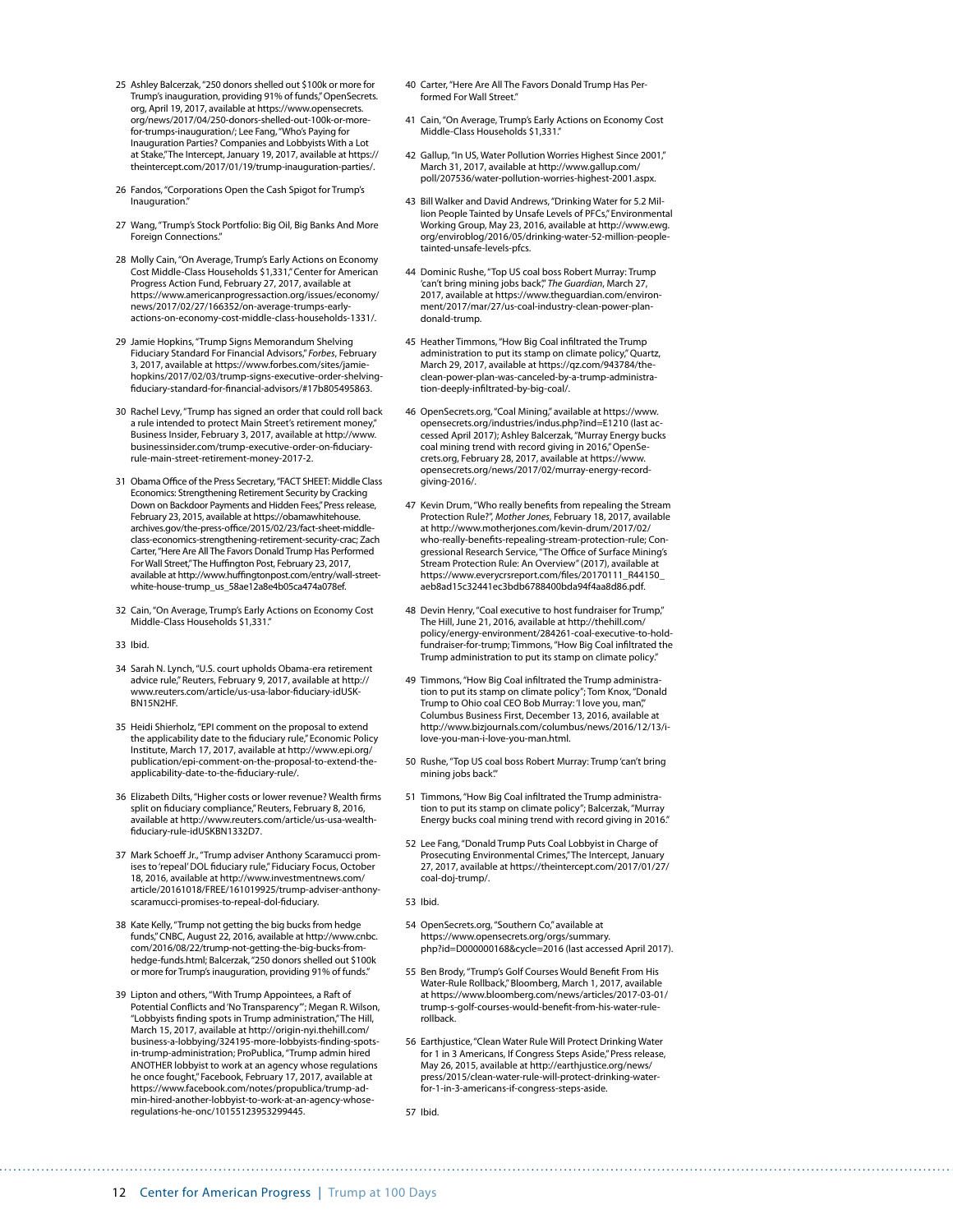- 58 Timothy Cama and Jordan Fabian, "Trump moves toward repealing Obama EPA water rule," The Hill, February 28, 2017, available at [http://thehill.com/policy/energy](http://thehill.com/policy/energy-environment/321490-trump-moves-toward-repealing-obama-epa-water-rule)[environment/321490-trump-moves-toward-repealing](http://thehill.com/policy/energy-environment/321490-trump-moves-toward-repealing-obama-epa-water-rule)[obama-epa-water-rule.](http://thehill.com/policy/energy-environment/321490-trump-moves-toward-repealing-obama-epa-water-rule)
- 59 Frank Deford, "Water-Thirsty Golf Courses Need To Go Green," NPR, June 11, 2008, available at [http://www.npr.org/tem](http://www.npr.org/templates/story/story.php?storyId=91363837)[plates/story/story.php?storyId=91363837;](http://www.npr.org/templates/story/story.php?storyId=91363837) Jason Dearen, "Critics say Trump water rule helps his golf links," *Orlando Sentinel*, March 5, 2017, available at [http://www.orlandosen](http://www.orlandosentinel.com/news/politics/political-pulse/os-critics-say-trump-water-rule-helps-his-golf-links-20170305-story.html)[tinel.com/news/politics/political-pulse/os-critics-say-trump](http://www.orlandosentinel.com/news/politics/political-pulse/os-critics-say-trump-water-rule-helps-his-golf-links-20170305-story.html)[water-rule-helps-his-golf-links-20170305-story.html](http://www.orlandosentinel.com/news/politics/political-pulse/os-critics-say-trump-water-rule-helps-his-golf-links-20170305-story.html).
- 60 Brody, "Trump's Golf Courses Would Benefit From His Water-Rule Rollback."
- 61 Ibid.
- 62 Every Voice and Public Citizen, "Broken Promises: How Trump Is Profiting Off the Presidency and Empowering Lobbyists and Big Donors," Medium, March 22, 2017, available at [https://medium.com/public-citizen/broken-promises](https://medium.com/public-citizen/broken-promises-faffa5c7a28e)[faffa5c7a28e.](https://medium.com/public-citizen/broken-promises-faffa5c7a28e)
- 63 Lydia Wheeler, "Trump admin rescinds plan to reduce private prison use," The Hill, February 23, 2017, available at [http://thehill.com/homenews/administration/320915](http://thehill.com/homenews/administration/320915-trump-admin-rescinds-plan-to-reduce-private-prisons) [trump-admin-rescinds-plan-to-reduce-private-prisons.](http://thehill.com/homenews/administration/320915-trump-admin-rescinds-plan-to-reduce-private-prisons)
- 64 Eileen Sullivan, "Obama administration to end use of private prisons," The Rundown, August 28, 2016, available at [http://](http://www.pbs.org/newshour/rundown/obama-administration-end-use-private-prisons/) [www.pbs.org/newshour/rundown/obama-administration](http://www.pbs.org/newshour/rundown/obama-administration-end-use-private-prisons/)[end-use-private-prisons/](http://www.pbs.org/newshour/rundown/obama-administration-end-use-private-prisons/); Franco Ordonez, "Did companies' donations buy a Trump change in private-prison policy?", *The Seattle Times*, March 4, 2017, available at [http://www.](http://www.seattletimes.com/nation-world/did-companies-donations-buy-a-trump-change-in-private-prison-policy/) [seattletimes.com/nation-world/did-companies-donations](http://www.seattletimes.com/nation-world/did-companies-donations-buy-a-trump-change-in-private-prison-policy/)[buy-a-trump-change-in-private-prison-policy/.](http://www.seattletimes.com/nation-world/did-companies-donations-buy-a-trump-change-in-private-prison-policy/)
- 65 Ordonez, "Did companies' donations buy a Trump change in private-prison policy?"; Office of the Inspector General, *Review of the Federal Bureau of Prisons' Monitoring of Contract Prisons* (U.S. Department of Justice, 2016), available at [https://oig.justice.gov/reports/2016/e1606.pdf.](https://oig.justice.gov/reports/2016/e1606.pdf)
- 66 Sullivan, "Obama administration to end use of private prisons."
- 67 Wheeler, "Trump admin rescinds plan to reduce private prison use."
- 68 Matt Zapotosky, "Justice Department will again use private prisons," *The Washington Post*, February 23, 2017, available at [https://www.washingtonpost.com/world/national](https://www.washingtonpost.com/world/national-security/justice-department-will-again-use-private-prisons/2017/02/23/da395d02-fa0e-11e6-be05-1a3817ac21a5_story.html?utm_term=.9945082010ca)[security/justice-department-will-again-use-private-pris](https://www.washingtonpost.com/world/national-security/justice-department-will-again-use-private-prisons/2017/02/23/da395d02-fa0e-11e6-be05-1a3817ac21a5_story.html?utm_term=.9945082010ca)[ons/2017/02/23/da395d02-fa0e-11e6-be05-1a3817ac21a5\\_](https://www.washingtonpost.com/world/national-security/justice-department-will-again-use-private-prisons/2017/02/23/da395d02-fa0e-11e6-be05-1a3817ac21a5_story.html?utm_term=.9945082010ca) [story.html?utm\\_term=.9945082010ca;](https://www.washingtonpost.com/world/national-security/justice-department-will-again-use-private-prisons/2017/02/23/da395d02-fa0e-11e6-be05-1a3817ac21a5_story.html?utm_term=.9945082010ca) Campaign Legal Center, "Trump Super PAC Received Illegal Donations from Private Prison Company," Press release, December 20, 2016, available at [http://www.campaignlegalcenter.org/news/](http://www.campaignlegalcenter.org/news/press-releases/trump-super-pac-received-illegal-donations-private-prison-company) [press-releases/trump-super-pac-received-illegal-donations](http://www.campaignlegalcenter.org/news/press-releases/trump-super-pac-received-illegal-donations-private-prison-company)[private-prison-company](http://www.campaignlegalcenter.org/news/press-releases/trump-super-pac-received-illegal-donations-private-prison-company).
- 69 Letter to U.S. Attorney General Jeff Sessions from Sens. Chris Van Hollen and Cory Booker, April 3, 2017, available at [https://cdn1.vox-cdn.com/uploads/chorus\\_asset/](https://cdn1.vox-cdn.com/uploads/chorus_asset/file/8275713/Letter.0.pdf) [file/8275713/Letter.0.pdf.](https://cdn1.vox-cdn.com/uploads/chorus_asset/file/8275713/Letter.0.pdf) See also Fredreka Schouten, "Private prisons back Trump and could see big payoffs with new policies," *USA Today*, February 23, 2017, available at [https://](https://www.usatoday.com/story/news/politics/2017/02/23/private-prisons-back-trump-and-could-see-big-payoffs-new-policies/98300394/) [www.usatoday.com/story/news/politics/2017/02/23/](https://www.usatoday.com/story/news/politics/2017/02/23/private-prisons-back-trump-and-could-see-big-payoffs-new-policies/98300394/) [private-prisons-back-trump-and-could-see-big-payoffs](https://www.usatoday.com/story/news/politics/2017/02/23/private-prisons-back-trump-and-could-see-big-payoffs-new-policies/98300394/)[new-policies/98300394/](https://www.usatoday.com/story/news/politics/2017/02/23/private-prisons-back-trump-and-could-see-big-payoffs-new-policies/98300394/).
- 70 Campaign Legal Center, "Trump Super PAC Received Illegal Donations from Private Prison Company."
- 71 Balcerzak, "250 donors shelled out \$100k or more for Trump's inauguration, providing 91% of funds."
- 72 Megan Jula and Daniel González, "Eloy Detention Center: Why so many suicides?", *The Arizona Republic*, July 28, 2015, available at [http://www.azcentral.com/story/news/arizona/](http://www.azcentral.com/story/news/arizona/investigations/2015/07/28/eloy-detention-center-immigrant-suicides/30760545/) [investigations/2015/07/28/eloy-detention-center-immi](http://www.azcentral.com/story/news/arizona/investigations/2015/07/28/eloy-detention-center-immigrant-suicides/30760545/)[grant-suicides/30760545/](http://www.azcentral.com/story/news/arizona/investigations/2015/07/28/eloy-detention-center-immigrant-suicides/30760545/).
- 73 Michael Beckel, "Lobbyists helped bankroll Donald Trump's transition," The Center for Public Integrity, February 17, 2017, available at [https://www.publicintegrity.](https://www.publicintegrity.org/2017/02/17/20725/lobbyists-helped-bankroll-donald-trump-s-transition) [org/2017/02/17/20725/lobbyists-helped-bankroll-donald](https://www.publicintegrity.org/2017/02/17/20725/lobbyists-helped-bankroll-donald-trump-s-transition)[trump-s-transition.](https://www.publicintegrity.org/2017/02/17/20725/lobbyists-helped-bankroll-donald-trump-s-transition)
- 74 Fredreka Schouten and Maureen Groppe, "Trump, Pence allies rake in millions as new Washington lobbyists," *USA Today*, April 23, 2017, available at [https://www.usatoday.](https://www.usatoday.com/story/news/politics/2017/04/23/trump-pence-allies-cash-lobbyists-swamp-president/100782332/) [com/story/news/politics/2017/04/23/trump-pence-allies](https://www.usatoday.com/story/news/politics/2017/04/23/trump-pence-allies-cash-lobbyists-swamp-president/100782332/)[cash-lobbyists-swamp-president/100782332/.](https://www.usatoday.com/story/news/politics/2017/04/23/trump-pence-allies-cash-lobbyists-swamp-president/100782332/)
- 75 David Dayen, "Memo Restoring Use of Private Prisons Is Good News for One Company," *The Nation*, February 24, 2017, available at [https://www.thenation.com/article/memo-restoring](https://www.thenation.com/article/memo-restoring-use-of-private-prisons-is-good-news-for-one-company/)[use-of-private-prisons-is-good-news-for-one-company/](https://www.thenation.com/article/memo-restoring-use-of-private-prisons-is-good-news-for-one-company/).

76 Ibid.

- 77 Campaign Legal Center, "Trump Super PAC Received Illegal Donations from Private Prison Company."
- 78 Meredith Hoffman, "Correction: Immigration Detention-Texas story," *The Washington Post*, April 14, 2017, available at [https://www.washingtonpost.com/national/texas-getting](https://www.washingtonpost.com/national/texas-getting-first-immigrant-center-built-under-trump/2017/04/13/03b63462-20a6-11e7-bb59-a74ccaf1d02f_story.html?utm_term=.9df0e8f55c2b)[first-immigrant-center-built-under-trump/2017/04/13/03](https://www.washingtonpost.com/national/texas-getting-first-immigrant-center-built-under-trump/2017/04/13/03b63462-20a6-11e7-bb59-a74ccaf1d02f_story.html?utm_term=.9df0e8f55c2b) [b63462-20a6-11e7-bb59-a74ccaf1d02f\\_story.html?utm\\_](https://www.washingtonpost.com/national/texas-getting-first-immigrant-center-built-under-trump/2017/04/13/03b63462-20a6-11e7-bb59-a74ccaf1d02f_story.html?utm_term=.9df0e8f55c2b) term=.9df0e8f55c2b

79 Ibid.

80 Shahien Nasiripour, "Betsy DeVos Hands Victory to Loan Firm Tied to Adviser Who Just Quit," Bloomberg, March 20, 2017, available at [https://www.bloomberg.com/news/ar](https://www.bloomberg.com/news/articles/2017-03-20/betsy-devos-hands-victory-to-loan-firm-tied-to-adviser-who-just-quit)[ticles/2017-03-20/betsy-devos-hands-victory-to-loan-firm](https://www.bloomberg.com/news/articles/2017-03-20/betsy-devos-hands-victory-to-loan-firm-tied-to-adviser-who-just-quit)[tied-to-adviser-who-just-quit.](https://www.bloomberg.com/news/articles/2017-03-20/betsy-devos-hands-victory-to-loan-firm-tied-to-adviser-who-just-quit)

81 Ibid.

- 82 Annie Waldman, "Former Lobbyist With For-Profit Colleges Quits Education Department," ProPublica, March 21, 2017, available at [https://www.propublica.org/article/former-lob](https://www.propublica.org/article/former-lobbyist-with-for-profit-colleges-quits-education-department)[byist-with-for-profit-colleges-quits-education-department.](https://www.propublica.org/article/former-lobbyist-with-for-profit-colleges-quits-education-department)
- 83 Nasiripour, "Betsy DeVos Hands Victory to Loan Firm Tied to Adviser Who Just Quit."
- 84 Danielle Douglas-Gabriel, "Elizabeth Warren questions the hiring of for-profit-college officials at the Education Department," *The Washington Post*, March 20, 2017, available at [https://www.washingtonpost.com/news/](https://www.washingtonpost.com/news/grade-point/wp/2017/03/20/elizabeth-warren-questions-the-hiring-of-for-profit-college-officials-at-the-education-department/?utm_term=.8f1e0aa95c44) [grade-point/wp/2017/03/20/elizabeth-warren-questions](https://www.washingtonpost.com/news/grade-point/wp/2017/03/20/elizabeth-warren-questions-the-hiring-of-for-profit-college-officials-at-the-education-department/?utm_term=.8f1e0aa95c44)[the-hiring-of-for-profit-college-officials-at-the-education](https://www.washingtonpost.com/news/grade-point/wp/2017/03/20/elizabeth-warren-questions-the-hiring-of-for-profit-college-officials-at-the-education-department/?utm_term=.8f1e0aa95c44)[department/?utm\\_term=.8f1e0aa95c44](https://www.washingtonpost.com/news/grade-point/wp/2017/03/20/elizabeth-warren-questions-the-hiring-of-for-profit-college-officials-at-the-education-department/?utm_term=.8f1e0aa95c44); Consumer Financial Protection Bureau, "Bridgepoint Education, Inc. (File No. 2016-CFPB-0016)," September 12, 2016, available at [https://www.consumerfinance.gov/policy-compliance/](https://www.consumerfinance.gov/policy-compliance/enforcement/actions/bridgepoint-education-inc/) [enforcement/actions/bridgepoint-education-inc/](https://www.consumerfinance.gov/policy-compliance/enforcement/actions/bridgepoint-education-inc/).
- 85 Kim Clark, "The White House Just Delayed Rules Meant to Protect Students From For-Profit Colleges," *Money*, March 7, 2017, available at [http://time.com/money/4693962/trump](http://time.com/money/4693962/trump-college-consumer-protections/)[college-consumer-protections/.](http://time.com/money/4693962/trump-college-consumer-protections/)

86 Ibid.

- 87 Patricia Cohen, "Betsy DeVos's Hiring of For-Profit College Official Raises Impartiality Issues," *The New York Times*, March 17, 2017, available at [https://www.nytimes.com/2017/03/17/](https://www.nytimes.com/2017/03/17/business/education-for-profit-robert-eitel.html) [business/education-for-profit-robert-eitel.html](https://www.nytimes.com/2017/03/17/business/education-for-profit-robert-eitel.html).
- 88 Ben Miller and Laura Jimenez, "Inside the Financial Holdings of Billionaire Betsy DeVos," Center for American Progress, January 27, 2017, available at [https://www.american](https://www.americanprogress.org/issues/education/news/2017/01/27/297572/inside-the-financial-holdings-of-billionaire-betsy-devos/)[progress.org/issues/education/news/2017/01/27/297572/](https://www.americanprogress.org/issues/education/news/2017/01/27/297572/inside-the-financial-holdings-of-billionaire-betsy-devos/) [inside-the-financial-holdings-of-billionaire-betsy-devos/](https://www.americanprogress.org/issues/education/news/2017/01/27/297572/inside-the-financial-holdings-of-billionaire-betsy-devos/).
- 89 Danielle Douglas-Gabriel, "Dems raise concern about possible links between DeVos and student debt collection agency," *The Washington Post*, January 17, 2017, available at [https://www.washingtonpost.com/news/grade-point/](https://www.washingtonpost.com/news/grade-point/wp/2017/01/17/dems-raise-concern-about-possible-links-between-devos-and-student-debt-collection-agency/?utm_term=.03e4d6064649) [wp/2017/01/17/dems-raise-concern-about-possible-links](https://www.washingtonpost.com/news/grade-point/wp/2017/01/17/dems-raise-concern-about-possible-links-between-devos-and-student-debt-collection-agency/?utm_term=.03e4d6064649)[between-devos-and-student-debt-collection-agency/?utm\\_](https://www.washingtonpost.com/news/grade-point/wp/2017/01/17/dems-raise-concern-about-possible-links-between-devos-and-student-debt-collection-agency/?utm_term=.03e4d6064649) [term=.03e4d6064649.](https://www.washingtonpost.com/news/grade-point/wp/2017/01/17/dems-raise-concern-about-possible-links-between-devos-and-student-debt-collection-agency/?utm_term=.03e4d6064649)